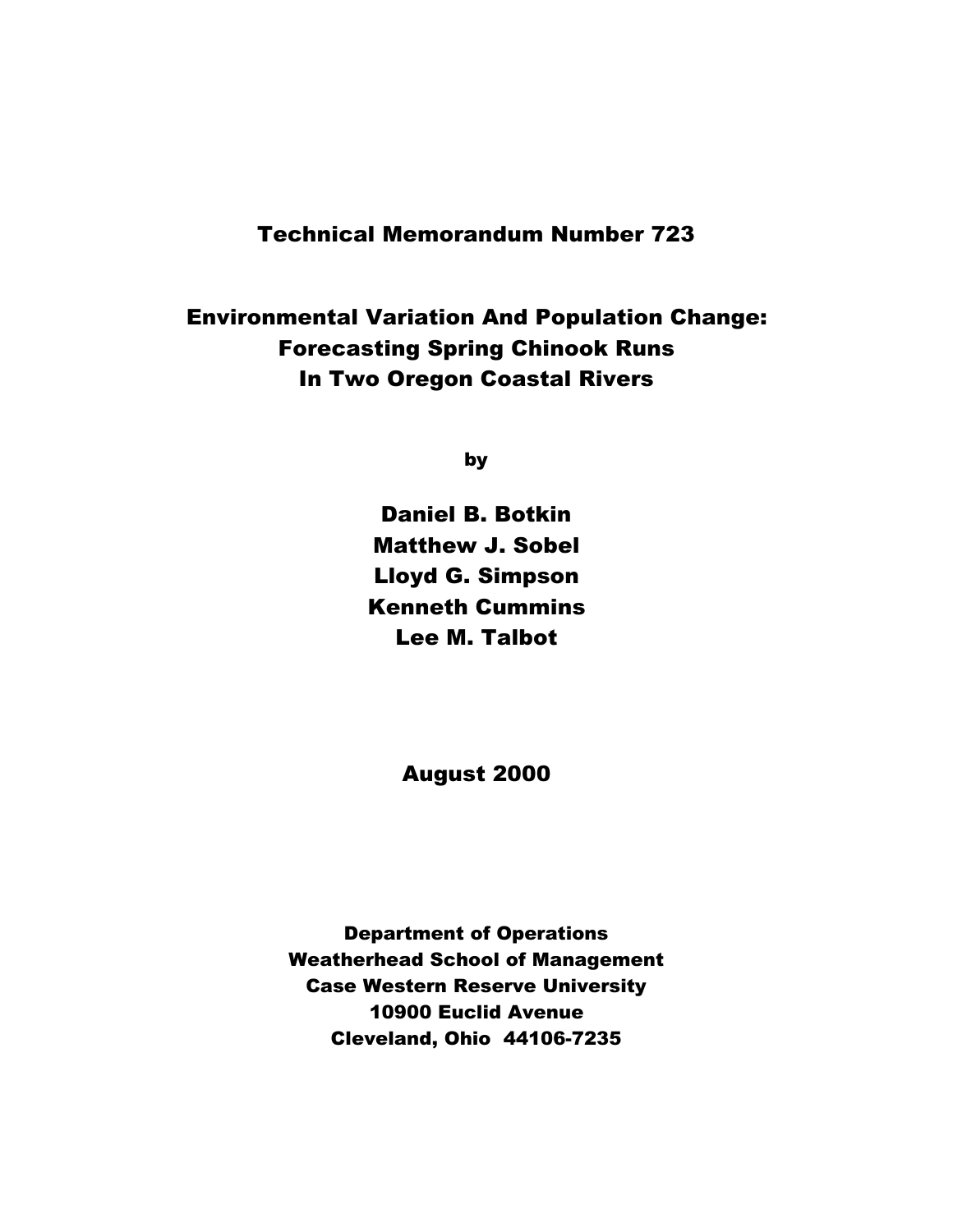# **ENVIRONMENTAL VARIATION AND POPULATION CHANGE: FORECASTING SPRING CHINOOK RUNS IN TWO OREGON COASTAL RIVERS**

Daniel B. Botkin<sup>1</sup>, Matthew J. Sobel<sup>2</sup>, Lloyd G. Simpson<sup>3</sup>, Kenneth Cummins<sup>4</sup>, and Lee M.  $Talbot<sup>5</sup>$ 

<sup>1</sup> University of California, Santa Barbara, and Center for the Study of the Environment, Santa Barbara, CA 93160.

<sup>2</sup> Case Western Reserve University, Cleveland, OH, 44106.

<sup>3</sup> Oak View, CA 93022.

4 Humboldt State University, Arcata, California.

<sup>5</sup>George Mason University, Fairfax, VA 22030.

# **ENVIRONMENTAL VARIATION AND POPULATION CHANGE: FORECASTING SPRING CHINOOK RUNS IN TWO OREGON COASTAL RIVERS**

Daniel B. Botkin, Matthew J. Sobel, Lloyd G. Simpson, Kenneth Cummins, and Lee M.

Talbot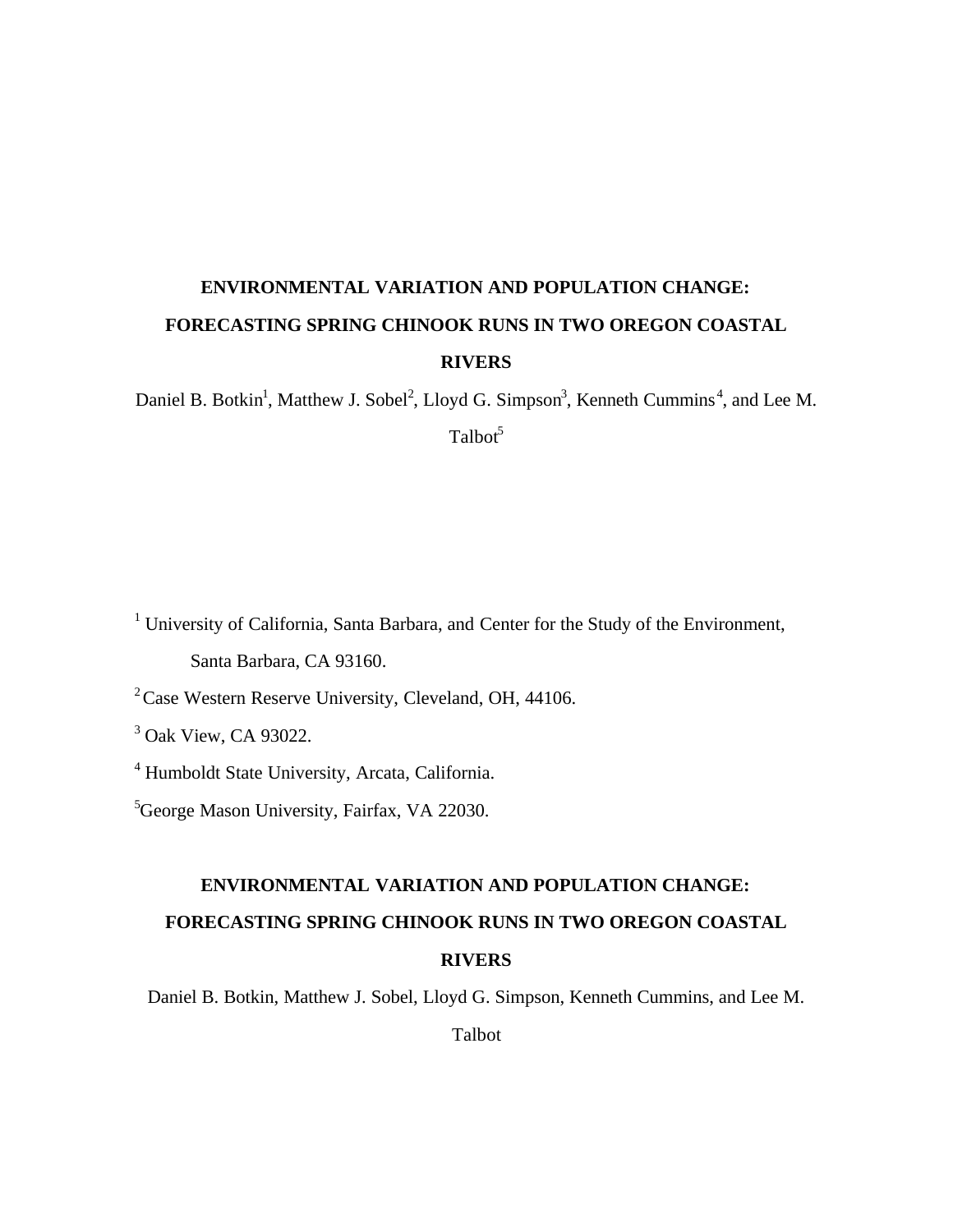Abstract. In this paper, we analyze correlations between adult spring chinook salmon (*Oncorhynchus tshawytscha* Walbaum) returns and river flow, hatchery releases and ocean troll catches in the Rogue and Umpqua Rivers and their tributaries in southern Oregon. Adult returns and water flow vary widely from year to year. Results suggest that variation in stream flow and number of smolts released by a hatchery can be used to forecast numbers of returning adults three and four years in the future. In contrast, present methods restrict forecast to a few months prior to a season. There is compelling evidence that higher water flows are associated with increased adult returns (173 of 174 cases). Increases in Rogue River hatchery releases seem to be associated with decreased adult returns of wild fish (16 or 17 cases using four year lad times, and 15 our of 18 cases using three-year lead times). This suggests that hatchery releases may be ineffectual or actually diminish wild escapements. The statistical procedure known as jackknife models is used because the data set is small (1975 to 1992). With this method, 174 jackknifed models have good statistical properties, including  $R^2$  values from 0.60 to 0.98 and from 0.50 to 0.96 for the three- and four-year models, respectively. The analysis suggests that environmental variation is useful as part of forecasting methods, providing much longer lead times than available with current methods.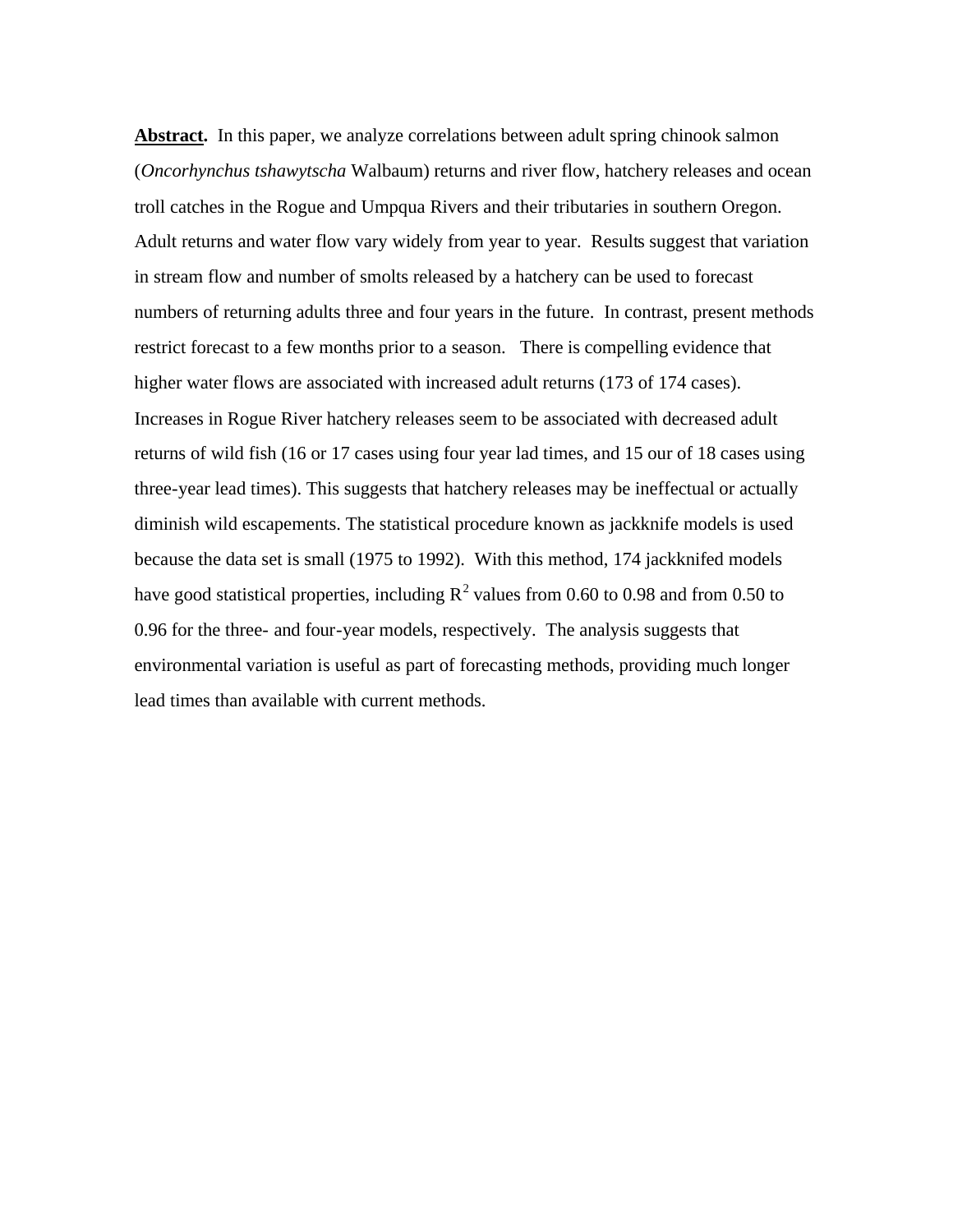### **1. INTRODUCTION**

One of the most challenging problems for salmon conservation and management is the development of accurate methods to forecast the number of returning adults and thereby determine appropriate harvest levels. In this paper we show that environmental variation can be a useful forecasting tool. The overall purpose is to present the potentials of a general approach, rather than to claim that a specific model or set of parameters is universally correct.

Specifically, we investigated water flow and hatchery releases as predictive variables for the number of returning adult spring chinook salmon in Oregon Coastal Rivers. The approach uses statistical regression models that do not establish formal causal mechanisms, but we discuss plausible causal roles of river flow and hatchery releases that might account for the results.

Advantages of this method are: (1) forecasts three and four year forecast in advance of a harvest season, in contrast to present methods that provide forecasts less than a year and as little as three months forecasts in advance of the fishing season; (2) river specific forecasts, in contrast to standard methods in use, which provide forecasts based on regional data and are not river specific; the model uses flow data, probably the most widely measured environmental factor. We also explore the relation between ocean troll catch and escapement to fresh water because troll catch is used in some present methods for setting in-river catch.

Others have examined the relationship between water flow early in the life cycle of a cohort and the return of adult chinook (Kjelson et al. 1981,1991; Speed and Ligon 1994), but the work reported here is, to our knowledge, the first attempt to develop formal forecasting tools for coastal rivers based on water flow and hatchery releases.

The remainder of the paper is organized as follows. Section 2 presents some fundamental information on the life cycle of spring chinook; section 3 discusses limitations of the data; and section 4 explains our statistical methods. The emphases are on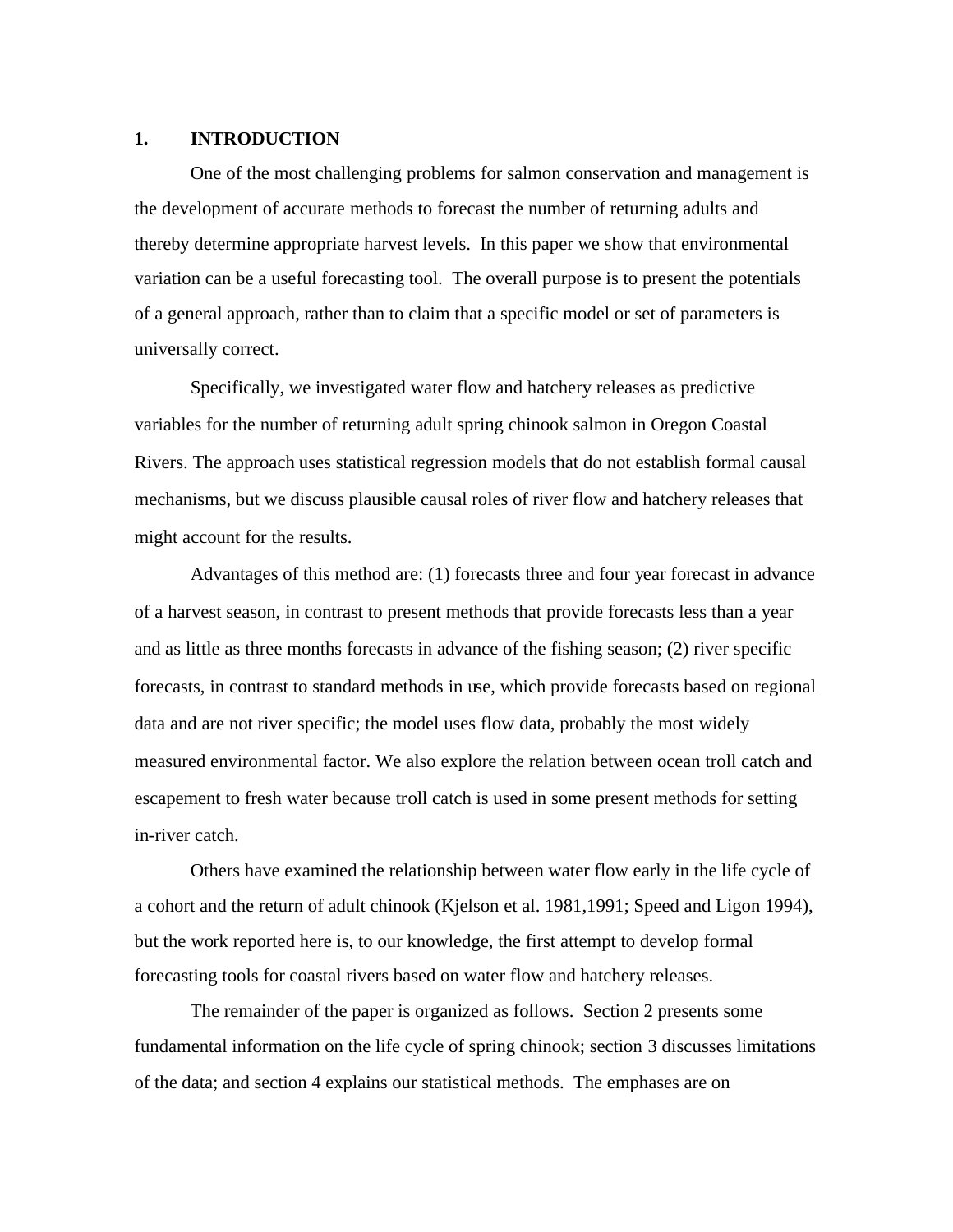preliminary analyses (section 4.1), time lags (section 4.2), regression variables (section 4.3), and autocorrelation (section 4.4).

Section 5 presents results for the Rogue River and the North Fork of the Umpqua River, beginning with presentation of the basic data and their implications. Forecast models are presented in section 5.1, which begins with an explanation of our statistical jackknife analyses (section 5.1.1). Results of the jackknife analyses (section 5.2.) are followed by the forecast equations (section 5.2.1).

Section 6, Discussion, considers the explanatory power of environmental variation;whether hatcheries are effective (section 7.1); comparison of the forecast equations with present methods (section 7.2); and the need for further research (section 7.3). Conclusions and acknowledgements are presented in sections 7 and 8, respectively.

### **2. SPRING CHINOOK LIFE CYCLE**

Salmon have a life cycle among the most complex of all vertebrates, exposing them to a variety of habitats not experienced by most species. The life cycle of chinook salmon begins with eggs hatching in a stream. After spending months to a year or more in streams, survivors mature to smolts and migrate to the ocean where they grow into adults. After a period of two to six years in the ocean, adult fish return to fresh waters to spawn. In general, about 70% of the returning adults are 3 or 4 years old. The number of adult salmon returning to a river is referred to as the "escapement," a term we will use throughout. A complete explanation of run size might involve factors such as: ocean temperature and upwelling; riparian vegetation cover; status of gravel in stream beds; availability of habitats resulting from the presence of large woody debris and gravel beds; and invertebrate prey based for juveniles; abundance of predators in the ocean and along rivers and streams; regulated and unregulated human catch, as well as water flow.

At the latitudes of the Rogue and Umpqua basins, spawning generally begins in November (Groot and Margolis 1991). However, spawning of spring chinook in the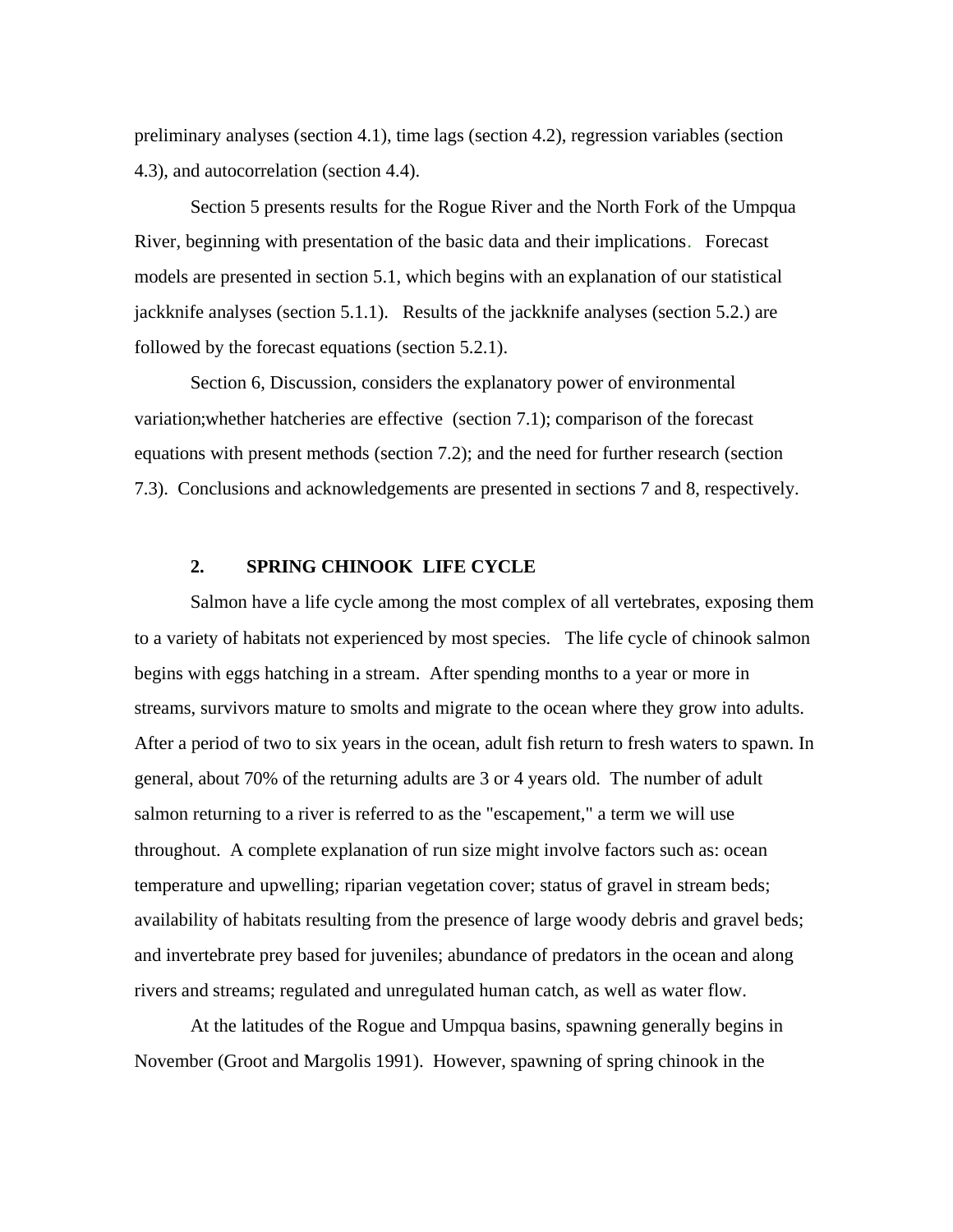Rogue above Gold Ray Dam occurs between the first week in September and the end of October, peaking in the first week of October (Satterthwaite et al. 1992).

Although chinook adults return to spawn after varying lengths of time in the ocean, the majority spawn at ages three (20 percent of the cohort) and four (49 percent of the cohort) with males typically spawning at an earlier age than females (Groot and Margolis 1991, Satterthwaite 1991).

### **3. THE DATA AND THEIR LIMITATIONS**

Scientists have long studied sizes of spawning runs, yet knowledge remains incomplete. On the Rogue and Umpqua Rivers, adult salmon are counted as they pass a fish ladder traversing a dam located downstream from a major hatchery (Gold Ray Dam on the Rogue and Winchester Dam on the North Fork of the Umpqua). Sections of the watersheds of these rivers have different logging practices, agricultural uses, urbanization, and other land uses that could confound correlations between water flow and adult returns.

On the Rogue River adequate counts of adults began in 1975 and hatcheries first released smolts in 1972. Thus 1975 is the first year in which hatchery smolts can be used as an explanatory variable for a three-year model and 1976 for a four-year model. Both hatcheries are upstream from the dams at which escapements are counted on their respective rivers. Therefore, at both dams the counts include hatchery fish and wild fish, but they do not include fish that spawn in tributaries below the dams.

U.S. Geological Survey gauging stations 14359000 at Gold Ray Dam and 14319500 at Winchester Dam (data from USGS) provided data on water flow volumes, reported in cubic feet per second. Reports of the Pacific Fisheries Management Council (PFMC, 1994b), provided data on escapements and troll catches in thousands of adult fish. It should be noted that most of the troll catch occurs offshore from the mouth of the Columbia River, not directly offshore from the mouths of the Rogue and Umpqua. Therefore, there is not necessarily a direct link between the fish caught by the troll catch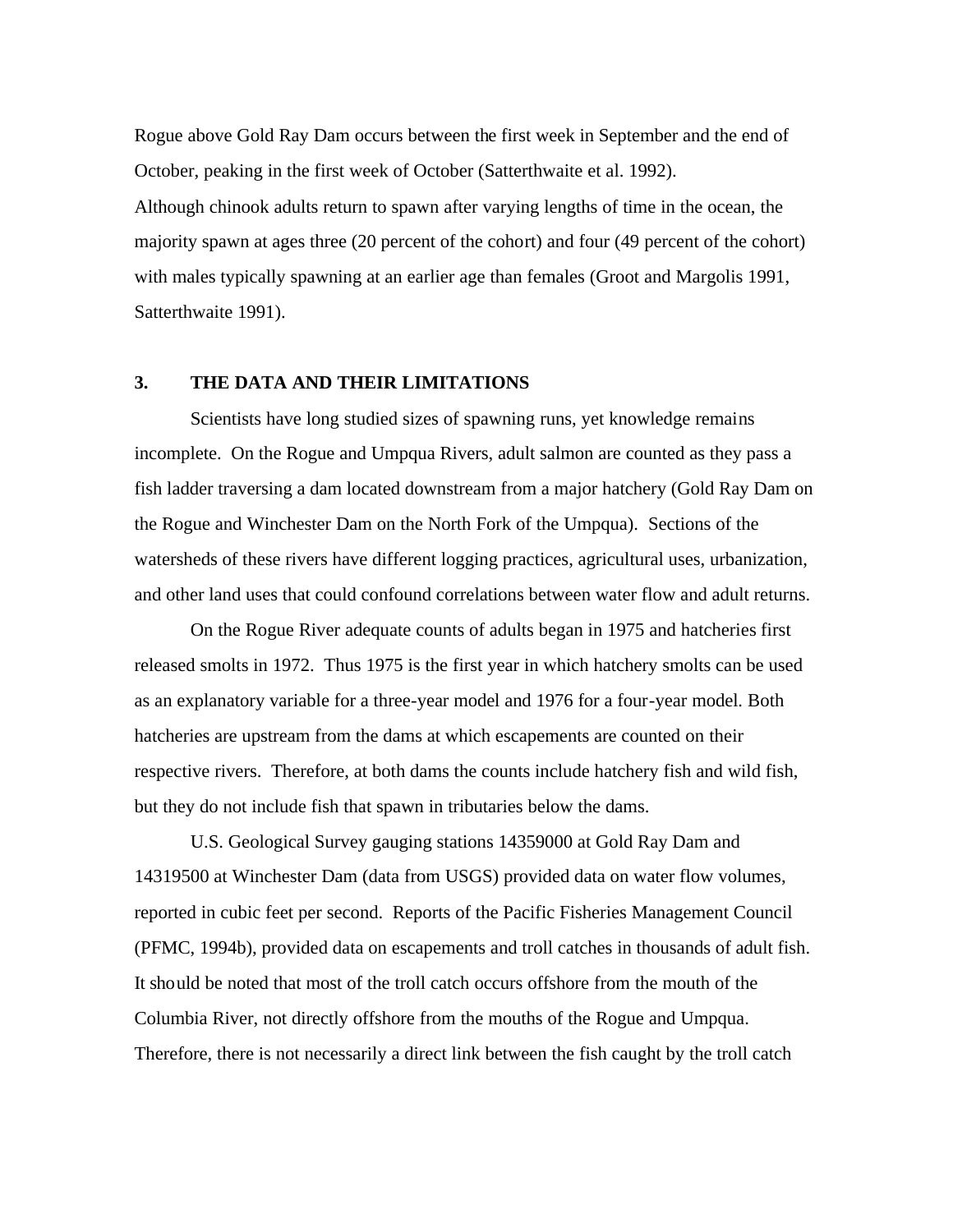and those that enter the two rivers. The PFMC regulates that catch closely. The Oregon Department of Fish and Game provided data on adult fish returns.

### **4. STATISTICAL METHODS**

### **4.1 OVERVIEW**

Our models consider the time period 1975 to 1992 and, speaking strictly, the resulting regression models are valid only within the range of environmental conditions during that period. Relatively early in the study, the Oregon Department of Fish and Wildlife provided data on smolts released by the Rogue River hatchery, but could not find data from the Umpqua River hatchery. As the study was ending, the agency found Umpqua hatchery releases starting in 1978 but said that earlier years' data were permanently lost. This causes the gaps in the smolt release column in Table 1U.

First, we conducted preliminary data analyses exploring a range of possible relationships between numbers of returning spring chinook and water flow, hatchery releases and ocean troll catch. We focused on flow variables related to key times of year in relation to the chinook life cycle.

Using standard regression analysis, we examined these water variables three and four years prior to escapement: minimum one-day flow during the entire water year; total flow during the water year, and minimum one-day flow during November. The lowest one-day flow during November stood out in this exploratory analysis.

Next, we used jackknife analysis, explained in detail below, because of limitations of the data.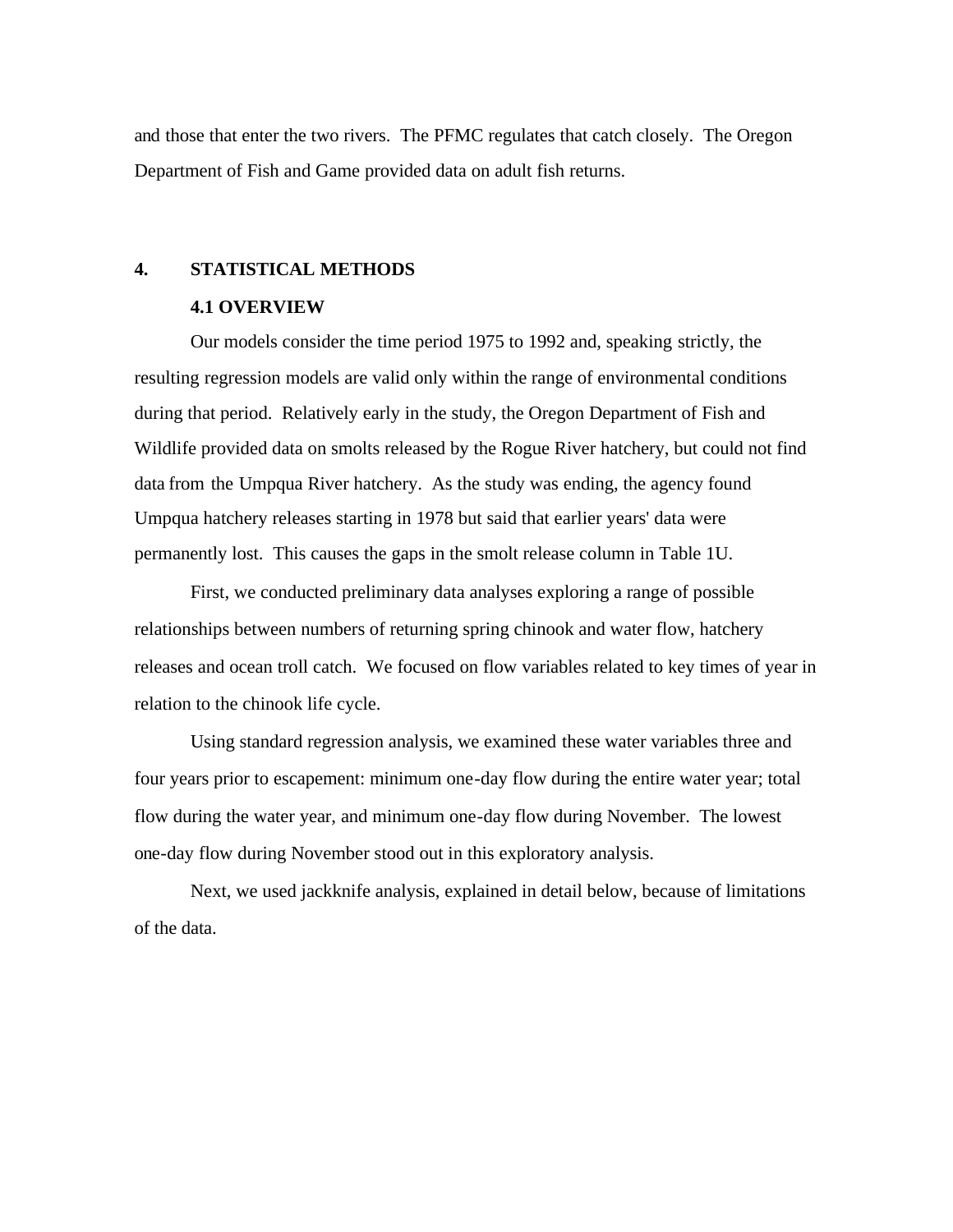### **4.3 Regression Variables**

The dependent variable in each regression model is the escapement of either total, wild (i.e., hatched in the stream) or hatchery (i.e., hatched in a hatchery) spring run chinook, measured at Gold Ray Dam on the Rogue River or Winchester Dam on the North Fork of the Umpqua River. Nine models were investigated for each river basin: three for each forecasting interval: four years, three years, and three months; and three measures of escapement: number of returning wild adults, hatchery-spawned adults, and the total adults.

Since there were at most eighteen data points for each river basin (1975-1992), it was particularly important to build models with as few explanatory variables as possible. The four-year and three-year regression models have three explanatory variables: a constant, November low flow, and the number of smolts released by the hatchery. The three-month model is the same except that the third explanatory variable is troll catch.

A water year, as designated by the USFS, runs from October to September. This could create ambiguity in data interpretation. To remove this ambiguity, we label the minimum one-day flow in November with the actual calendar year of the flow. For example, the 1990 datum for minimum one-day flow in November three years previously becomes the minimum flood during November 1987.

### **4.4 Autocorrelation**

Hydrologic data are generally autocorrelated (Fiering, 1967). If escapement depends on water flow, then it too should show autocorrelation. Autocorrelation in the escapement data for the Rogue and Umpqua Rivers is indicated by the significance (at the 1 percent level) of the Durban-Watson statistic (Greene, 1990) in most of the estimated models. To evaluate the adequacy of each model structure, the complicating effect of autocorrelation was handled with the following standard transformation (Greene, 1990) of the data. Let n be the number of observations; let the escapement data be  $y_1$ , ...,  $y_n$ , and let **r** be the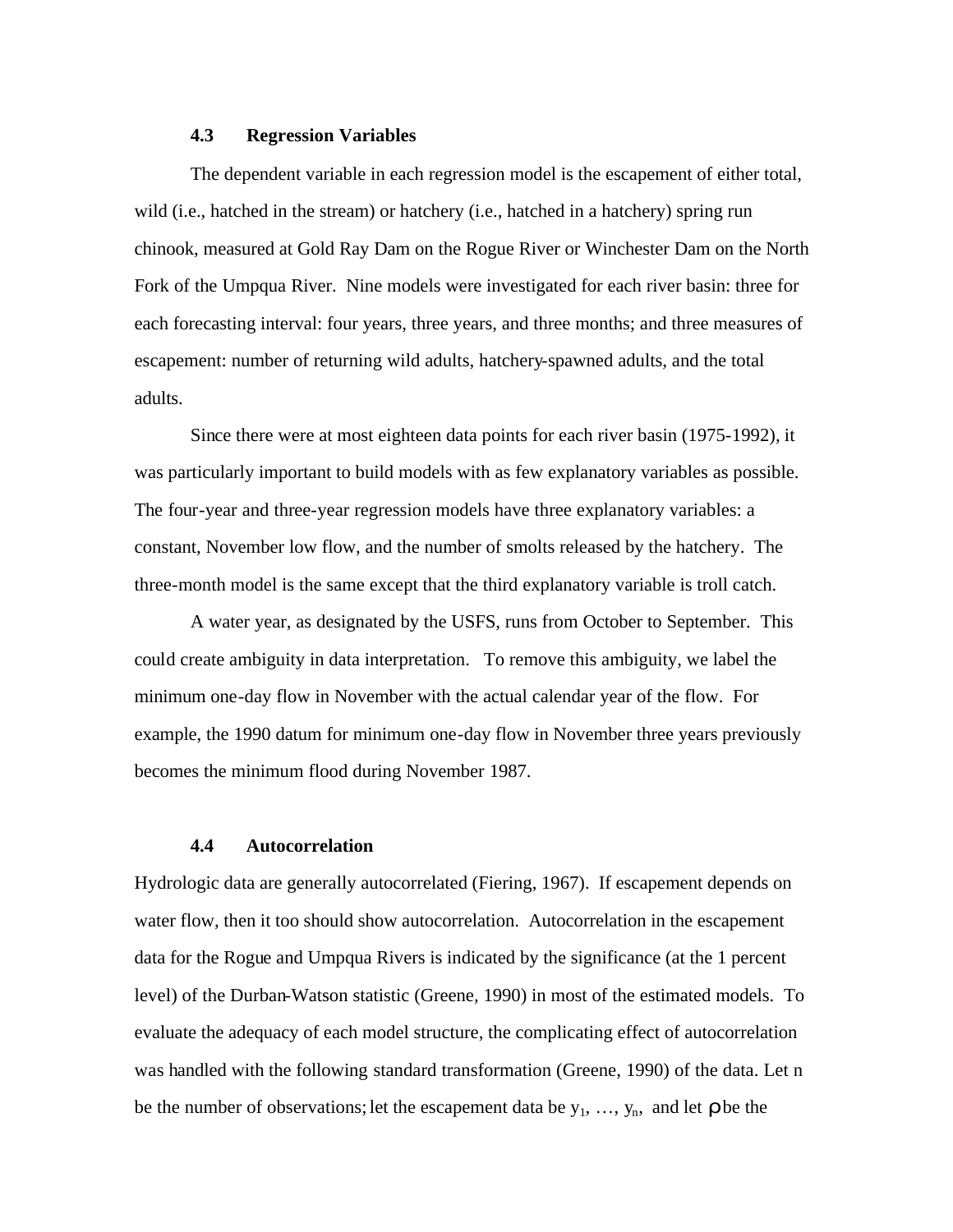estimated autocorrelation coefficient of the model's residuals. Then replace each escapement datum  $y_t$  with  $y_t$   $\Delta$  py<sub>t-1</sub>, and proceed with the jackknife analysis discussed below.

### **5. RESULTS**

Tables 1R and 1U contain the data: escapements of spring chinook adults, hatchery releases of smolts, water flow, and ocean troll catches. Escapement is counted at dams, and does not include fish that spawn in tributaries below the dam.

The annual number of returning adults varies greatly over the time period, from 5,200 to 89,500 in the Rogue River and 5,200 to 15,600 in the Umpqua River. Variation appears to have patterns -- sets of years with high returns and sets with low returns (Table 1; Figure 1). This characteristic is to be expected in autocorrelated data. Highest escapement occurs between 1985 and 1989, with another, smaller set of high values between 1978 and 1980. Wild and hatchery fish vary in similar patterns except for the earliest years, when hatchery releases were small. This suggests that the causes of variation apply to both hatchery and wild fish.

**V**ariation in total escapement appears to match closely the pattern of November low water flow three years before, except for a deviation for the last two years (Table 1; Figure 2).

Hatchery releases of smolts on the Rogue River generally increased during the observation period. Releases three years before match the general pattern of total adult returns until 1989, when the total escapement declines rapidly, while hatchery releases decline a much smaller percentage, from 250,000 to 150,000 (Figure 3). Total escapement closely tracks ocean troll catch three months before (Figure 4).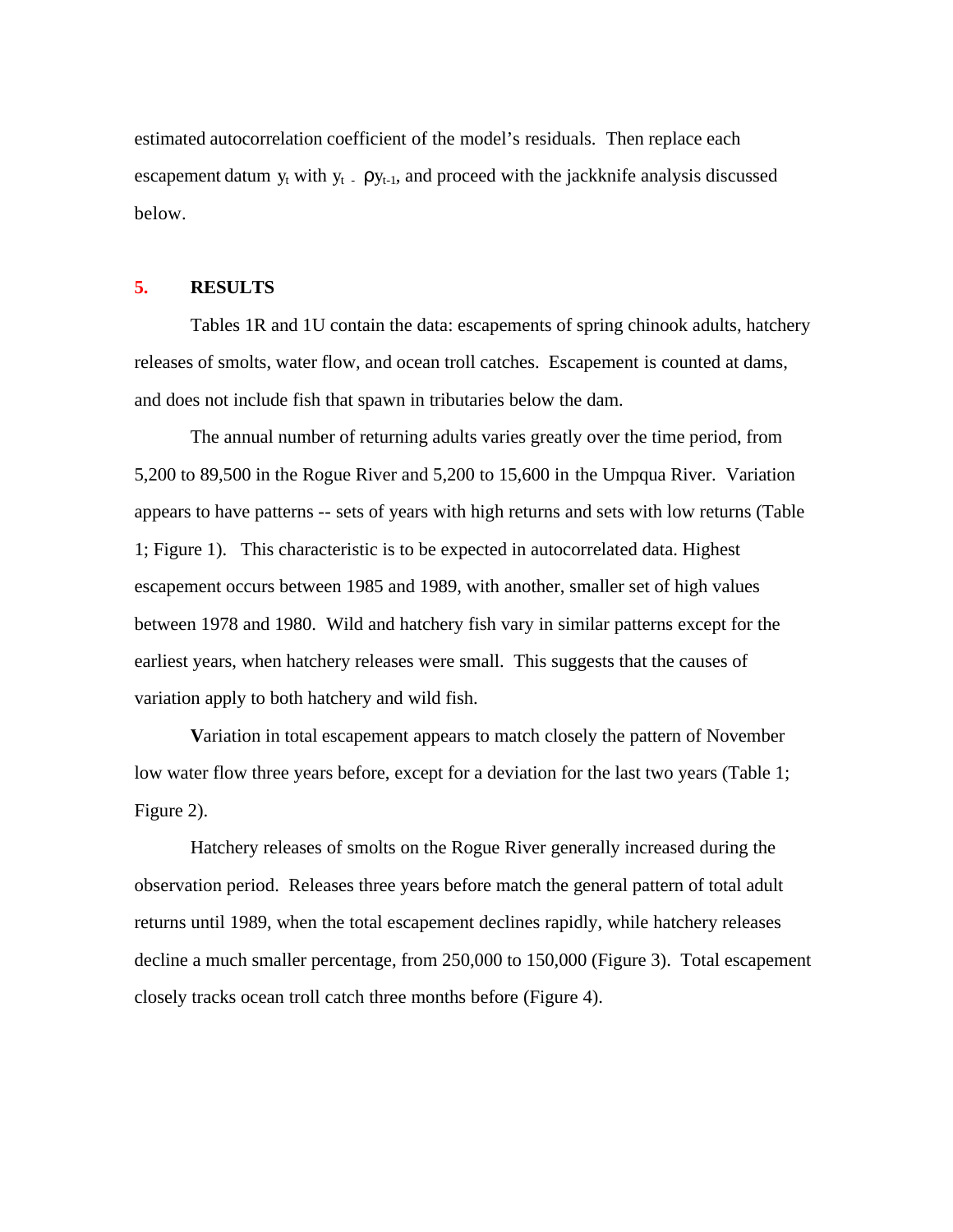### **5.1 FORECAST MODELS**

The hatchery on the Rogue River first released smolts in 1972, which means that 1976 is the first year in which escapement data can be employed to estimate a four-year forecasting model with hatchery smolts as an explanatory variable. Since the study data terminated in 1992, there are eighteen data points for the three-month and three-year analyses, and seventeen data points for four-year analyses. The more limited Umpqua River hatchery data yield eleven data points for four-year analyses, twelve data points for three-year analyses, and eighteen data points for three-month analyses. This yields a total of 282 data points in eighteen combinations of forecast interval, river, and type of escapement (wild, hatchery, or total).

#### **5.2.1 Jackknife Analyses**

We employed a statistical jackknife procedure to guard against the excessive influence of individual data points or individual years. That procedure was used as follows. For each of the eighteen combinations of forecast interval, river, and type of escapement, we used all but one of the data points (that is, one year's data) and estimated a regression equation with three explanatory variables: constant, flow variable, and one other variable (hatchery smolt releases or ocean troll catch). Suppose that there are n cases in a combination of forecast interval, river, and type of escapement. Suppressing one of the n cases and estimating a regression equation yields estimates of the coefficient of the flow variable, the coefficient of the other variable, and a value for  $\mathbb{R}^2$ . Repeating this suppression for each of the n cases generates n estimates of the coefficient of the flow variable, n estimates of the coefficient of the other variable, and n values for  $R^2$ .

 If the forecast interval is four years, the "one other variable" is *Smolt4*, i.e. the number of smolts released from the hatchery four years before the escapement. If the forecast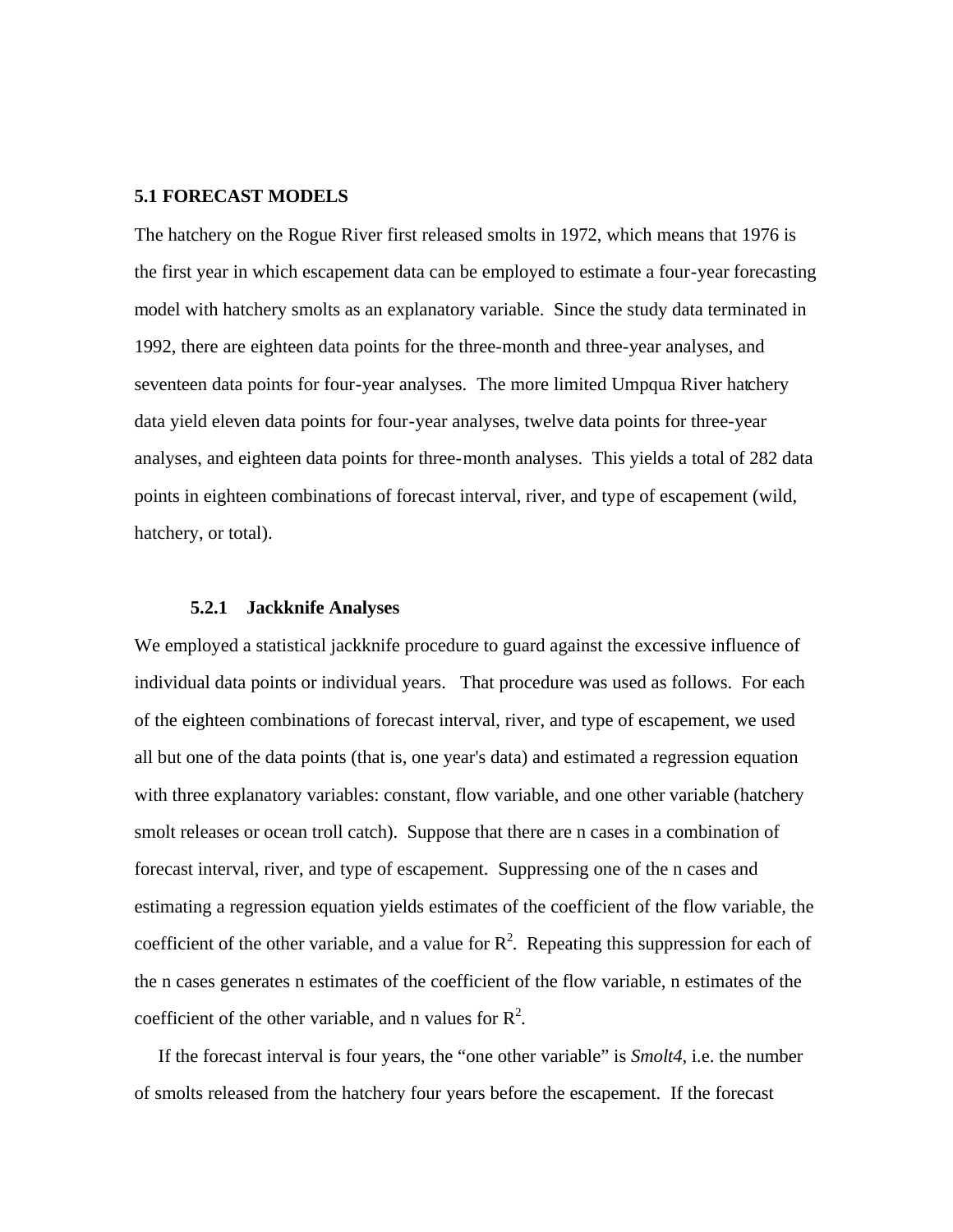interval is three years, it is *Smolt3*, i.e. the number of smolts released three years previously. If the forecast interval is three months, then it is *Troll*, i.e the troll catch shortly before the escapement.

 As an example, consider the four-year analysis of returning wild spawners on the Rogue River; here n=17, i.e. there are seventeen years of data. The explanatory variables are the one-day lowest flow in November (*NovMin4)* and the number of smolts released from the hatchery (*Smolt4)*, both four years prior to the escapement. Suppressing any year's data and estimating a regression with NovMin4 and Smolt4 (and a constant) as explanatory variables yields an estimated model based on sixteen years of data. So seventeen estimated models are obtained by suppressing each of the individual year's data. This yields seventeen cases, i.e. seventeen estimated coefficients for each of *NovMin4* and *Smolt4* and seventeen values of  $R^2$ .

### **Jackknife Analyses Results**

Table 2 summarizes the 282 cases obtained by this process for each of the eighteen combinations of forecast interval, river, and type of escapement. The first three columns of Table 2 specify the forecast interval, river, and type of escapement. The fourth column specifies the flow variable (either *NovMin4* or *NovMin3*, i.e. the lowest one-day flow during November three years prior to escapement). The fifth column gives the range of values for the estimates of the coefficient of the flow variable. For example, the first row of Table 2 corresponds to the four-year analysis of returning wild spawners on the Rogue River. There are seventeen cases; the seventeen coefficients of *NovMin4* are confined to the interval 0.018 to 0.020. Note that *all seventeen coefficients of NovMin4 are positive*.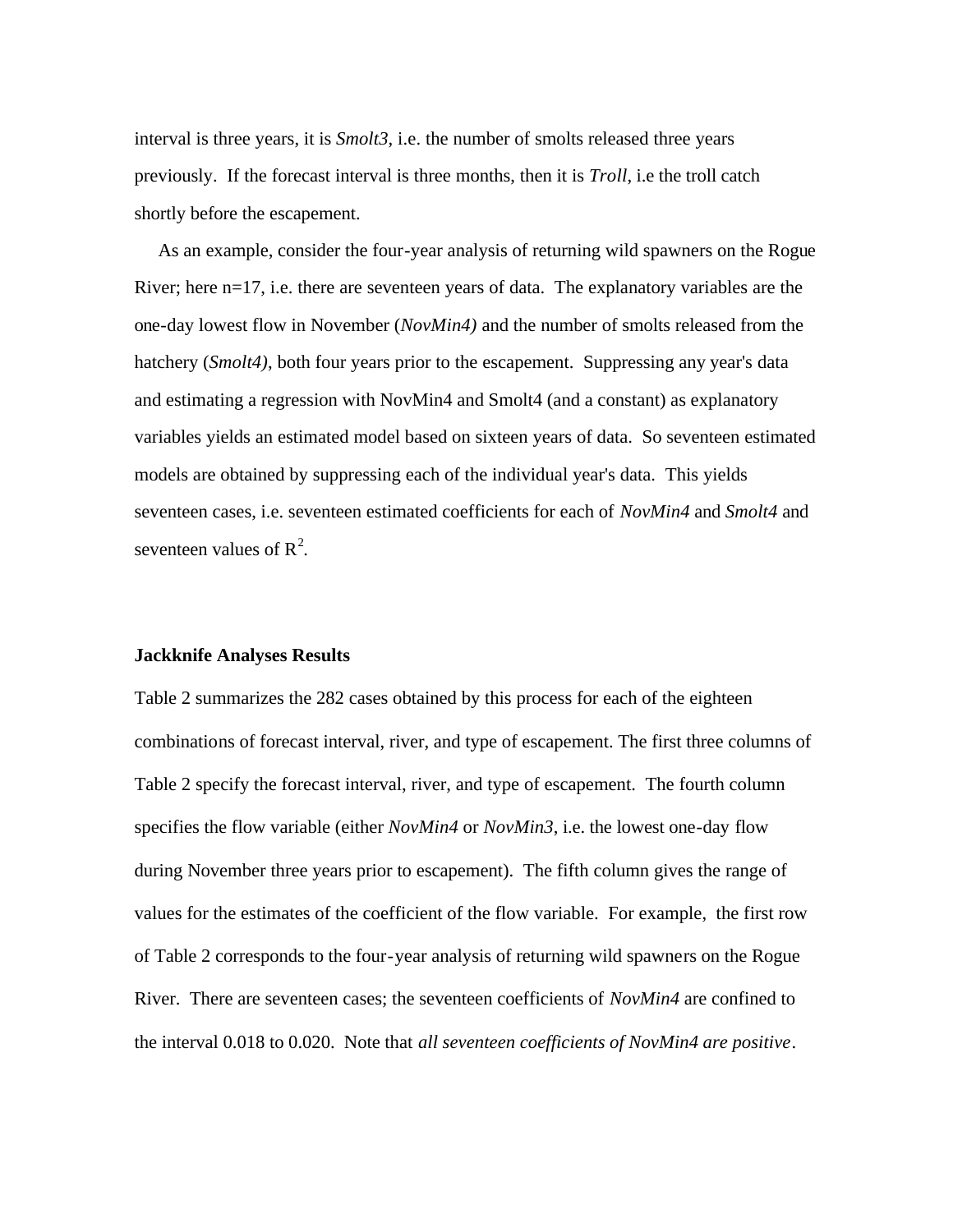The sixth column gives the other explanatory variable, which is the number of smolts released from hatcheries four years before (*Smolt4),* the number of smolts released from hatcheries three years before ( *Smolt3),* or the troll catch in the present year (*Troll catch).* For example, in the first row of Table 2, this variable is *Smolt4* because the forecast interval is four years.

The seventh column gives the range of values of estimates of the coefficient of the explanatory variable in column six. In the four-year analysis of returning wild spawners on the Rogue River, for example, the seventeen coefficients of *Smolt4* lie between –0.068 and –0.047.

The eighth column gives the range of values of  $\mathbb{R}^2$ , the ninth column specifies the standard deviation of the forecast errors, and the tenth column states the number of cases.

 The ninth column, the standard deviation, 8.937, was calculated as follows. When one of the 17 cases is suppressed, the remaining 16 cases yield regression coefficients which are then used to forecast the seventeenth (suppressed) dependent variable. The forecast error is the difference between the actual value of the suppressed dependent variable and the forecasted value. This yields seventeen forecast errors, from which a standard deviation can be calculated. In the first row of Table 1, 8.637 is the standard deviation of the seventeen forecast errors.

### **5.2.3 Forecast Equations**

Forecast equations for the Rogue and Umpqua Rivers are presented in Tables 3R and 3U, respectively. Their structure mimics Table 2 and the coefficients are the medians in the jackknife analyses.

For example, the first row of Table 3R gives the following four-year forecast equation for wild escapement on the Rogue River:

*Wild Escapement = 0.0188 NovMin4 – 0.05921 Smolt4 + 3.631*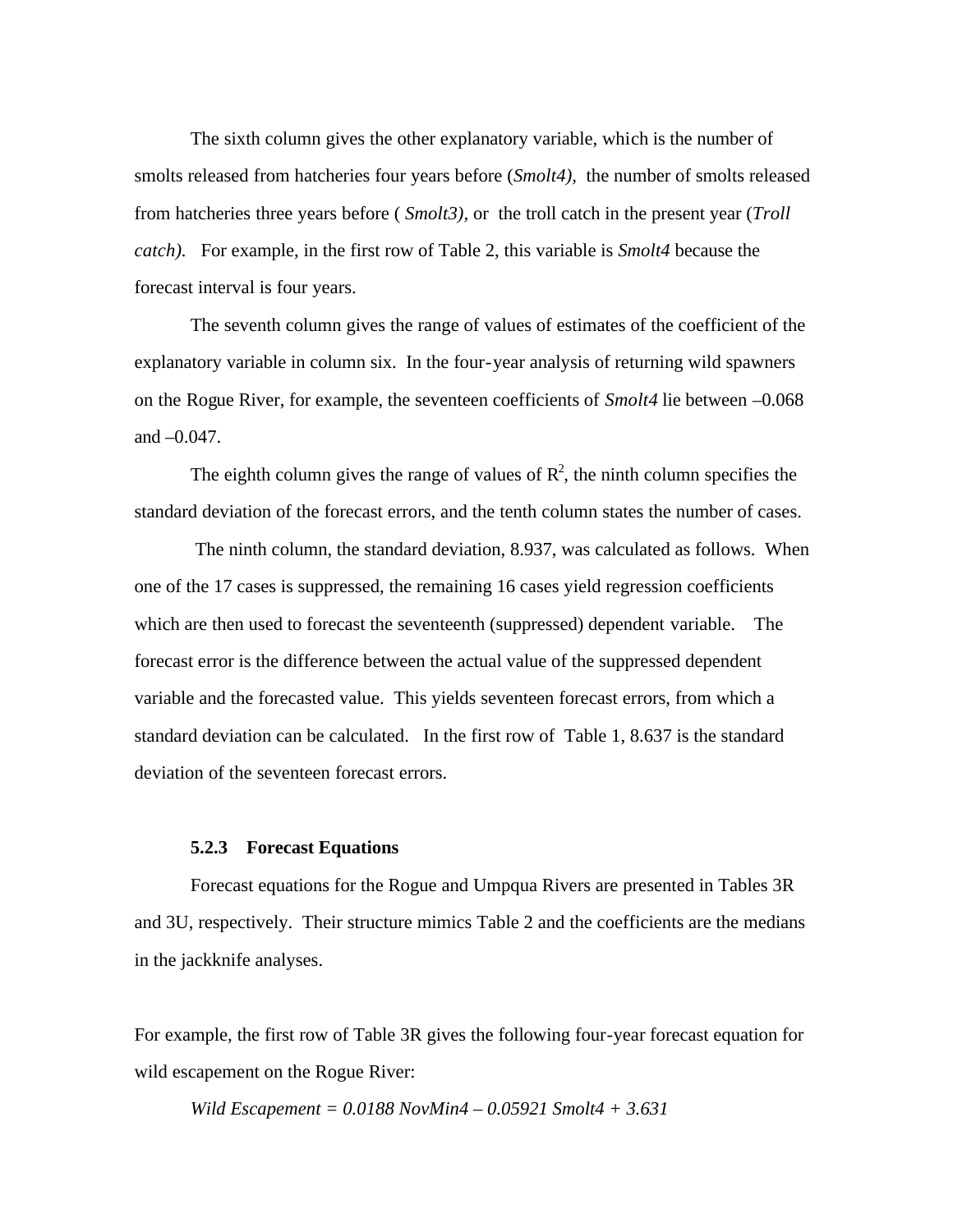From the first row of Table 2, the standard deviation of the 17 forecast errors was 8.937. The 17 coefficients of *NovMin4* ranged from 0.018 to 0.020 with a median of 0.0188. The 17 coefficients of *Smolt4* ranged from –0.068 to –0.047 with a median of -0.05921. The 17 constants had a median of 3.631.

Results of some of the Rogue River prediction equations are illustrated in Figure 5, which is a graph of observed and forecasted wild escapement three years ahead calculated with the fourth equation in Table 3R. This equation forecasts wild escapement using a constant and hatchery releases and November 1-day minimum flow - three years before. The predicted values of total escapement have the same pattern as the counted escapement. When the measured returns are high, so are the predicted returns; when the measured return are low, so are the predicted values.

### **6. DISCUSSION**

*Adult returns on the Rogue and Umpqua Rivers between 1972 and 1992 are characterized by variation rather than constancy*. Patterns of v*ariations in escapement generally follow patterns of variation of the three independent variables---*November low water flow, hatchery releases, and troll catch. The high  $R^2$  values in Table 2 suggest that interannual variations of water flow, hatchery releases and troll catch account for a high proportion of interannual variations in escapement of spring chinook. We would expect the inclusion of the missing Umpqua smolt release data to improve the reliability of the Umpqua forecast equations.

Water flow has positive coefficients in all 90 cases for three-year forecasts. *We conclude that there is strong evidence that higher flows favorably affect escapements*.

Since the dams on the Rogue and Umpqua Rivers regulate water flow, all flows below these dams prior to the end of the spawning period in November have been thought by some to be within levels that avoid the hindrance of adult spawners moving upstream, even in the upper river. *The results presented here suggest, to the contrary, that whatever*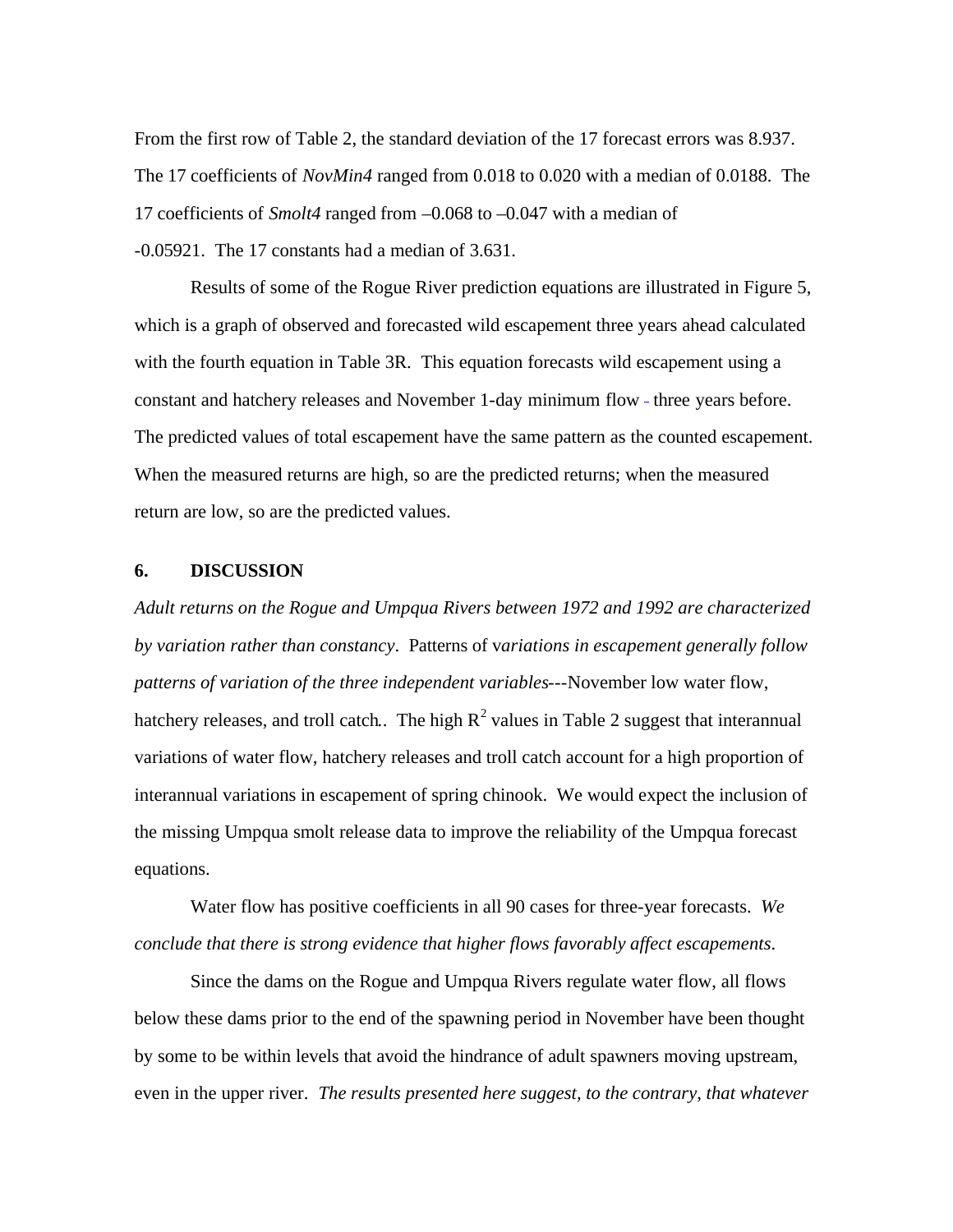## *flow regulation takes place is insufficient to avoid the effects of low flow on spring chinook.*

There are several reasons why spring chinook life cycle may be dependent on fall river flow. Heavy precipitation in the winter and low precipitation in the summer in western Oregon result in relatively low average flows during summer and early fall. November marks the beginning of the rainy season and is typically the first month of increased flow. November flows are therefore likely indicators of fall flows that are critical to egg incubation, juvenile rearing, and spawning success of spring chinook.

Most spring chinook enter estuaries and lower reaches of larger rivers during the high spring flow, although some enter during low flows in late spring and early summer. Most fish cross Gold Ray Dam before low summer flows. Over the summer and early fall, they migrate to the spawning grounds, waiting for sufficient flows to reach these grounds. In a drought year, upper springs may be impassible for salmon until fall rains begin. If November rains are low or delayed, adults may not be able to reach spawning grounds at all, or in time for successful spawning. This is especially true for spring chinook, steelhead and cutthroat trout. They tend to spawn higher up the river networks than summer chinook or chum salmon, which spawn in tributaries near the ocean, and may be less sensitive to November flow (Groot and Margolis 1991).

Eggs incubate from September through February with emergence from the gravel occurring from December through February. Autumn flows are also important to benthic invertebrates that serve as food for the rearing juveniles. The data encourage an exploration of the dependence of escapement on environmental variation, i.e. November low water flows.

Adequate water flow facilitates upstream passage of spawners and downstream passage of smolts. Adult spring chinook typically enter estuaries and rivers in late spring and early summer. On the Rogue River, they pass Gold Ray Dam, where they are counted,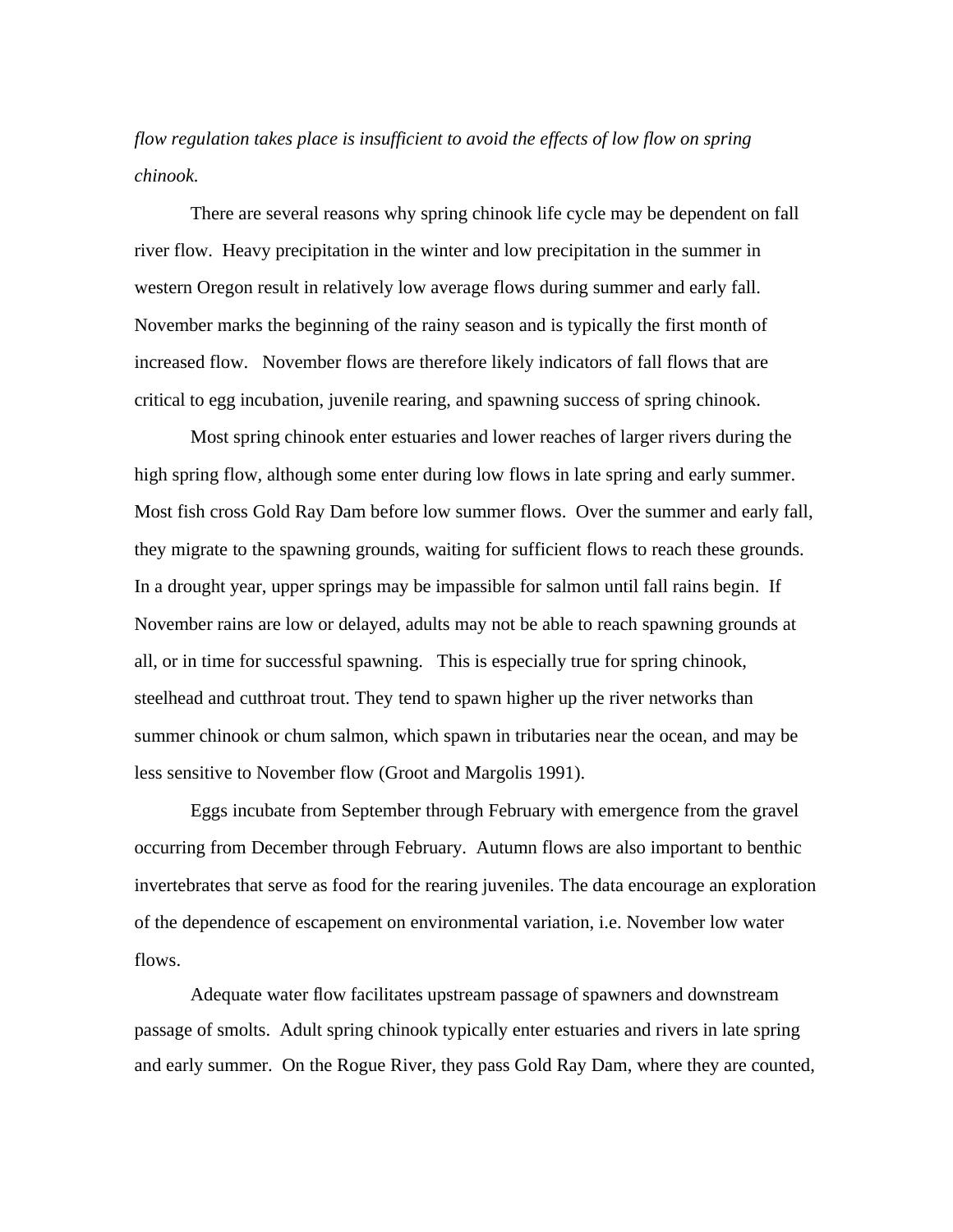between mid April and mid August, with the peak of migration occurring in early June (Satterthwaite et al. 1992).

Adequate fresh water flow is crucial for maintaining sufficient water depth and an appropriate temperature range in the system of pools and riffles that constitute spawning and rearing habitats. Water flow is important for the rearing of juveniles, in as much as many species oviposit in early fall and most or all juvenile growth takes place in the late fall and winter. Abundant or adequate river water flow maintains lower stream temperatures during warm weather. Some evidence suggests that water temperature may be an especially important habitat characteristic to salmon in southwestern Oregon and northern California rivers.

On the other hand, too much water flow may have a negative effect on spawning and rearing. For example, if stream flow is too great, then gravel beds with eggs may be scoured away and juvenile fish may be washed downstream prematurely.

If water flow is important to successful hatching of eggs, rearing of young fish, migration of those fish downstream, or return upstream of adult fish to spawn, then one would expect a strong correlation between adult spring chinook escapement and fresh water flow three and four years beforehand.

In contrast to water flow, hatchery releases three and four years previous appear to affect escapements unfavorably. For the three-year forecast interval, hatchery smolt releases (variable *Smolt3* in Table 2), have 15 negative coefficients and three positive coefficients for wild escapement on the Rogue River. A*ll seventeen coefficients of Smolt4 are negative* -- the greater the number of smolts released from hatcheries, the lower the number of returning adults.. *These results suggests that hatchery releases may be ineffectual or actually diminish wild escapements.*. The paucity of Umpqua hatchery release data obstructs an assessment of the effect of hatchery releases on that river.

*At least for the period 1975 to 1992, increases in November low flow appear to have been more instrumental than hatchery releases in determining future return of adult*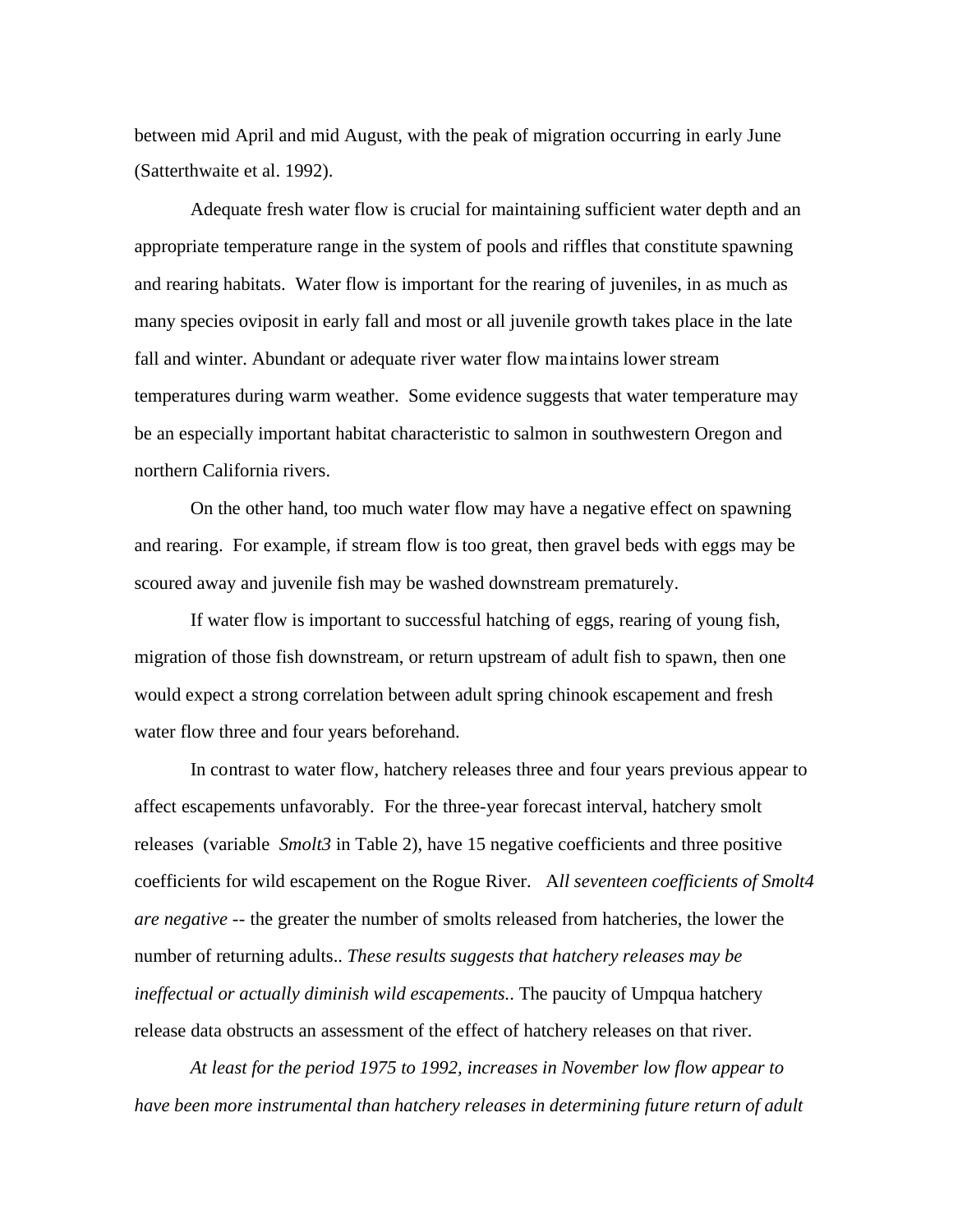*fish*. This is not a statement about cost effectiveness, because we do not have data to compare the costs of establishing and operating hatcheries with the costs of adjusting flow where that is possible, as with the dams on the Rogue and Umpqua Rivers and their tributaries.

There may be a nonlinear relationship between hatchery releases and future adult returns. Hatcheries might be beneficial when hatchery releases are relatively small, but the habitats might become saturated by hatchery releases at comparatively low abundances. If this were the case, then the initial results from a hatchery would be encouraging, but an increase in hatchery smolt release might decrease the benefits of those releases. This could occur if a particular habitat were an environmental bottleneck, and if its capacity were exceeded by wild fish in combination with a comparatively small number of hatchery releases. Without continual monitoring of the relationship between hatchery releases and escapement as we suggest later in this paper, an operator of a hatchery might be encouraged by initial results to continue to expand the production of fish beyond a useful level. Monitoring and recalculation of the forecast equations in this paper could help avoid overallocation of resources to hatchery production.

We emphasize that, strictly speaking, results are valid only within the range of environmental conditions during that period. Some environmental factors change more slowly than that time period, such as some forms of land use, land cover, and climate. These might affect salmon abundance over the long run but may not have changed significantly during the period of observation. As a result, specific regression equations might not be valid under altered global meteorological conditions such as might occur from global warming, changes in flow regulation, a natural shift in predominant weather patterns, or greatly accelerated changes in land use. This is one of the reasons that we do not claim that the specific equations reported here have general applicability; only that the approach may be useful generally.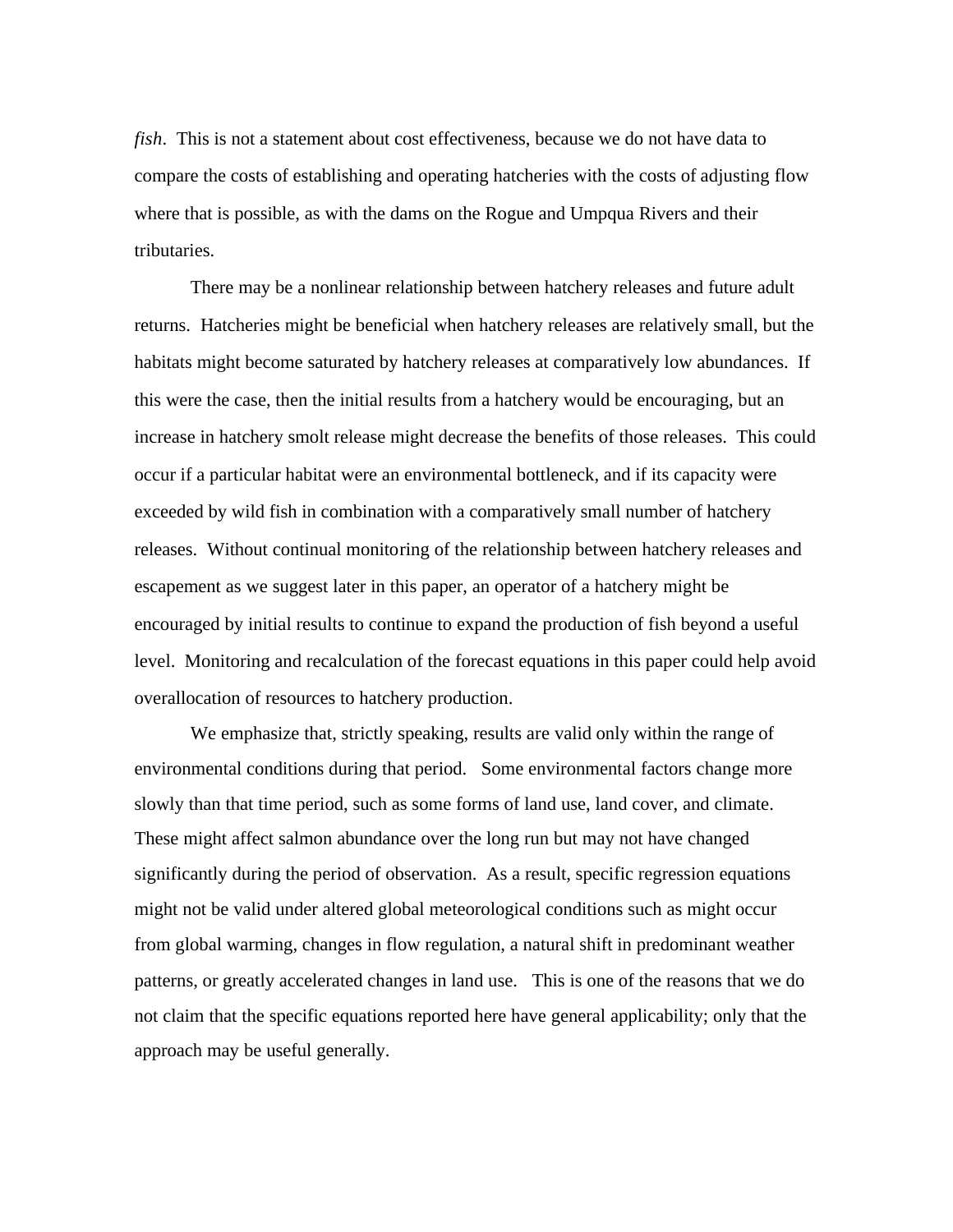### **6.2 Comparison with Present Methods**

Present methods used in Oregon are not river specific (PFMC, 1994a). Instead, "Oregon coastal chinook are managed for an aggregate spawning escapement of 150,000 to 200,000 naturally spawning adults" (PFMC, 1994b). Present forecasts are based on a count of the number of jacks (2 year old fish that return prematurely, do not spawn, and sometimes return to the ocean). That method uses a regression equation in which the explanatory variable is the number of jacks returning in one year and the dependent variable is the escapement of adults (age 3) the following year. The method assumes that the number of jack fish is a constant fraction of the total population, and therefore, provides a leading indicator of adult returns the next year. However, on the Rogue and Umpqua Rivers, spring chinook jacks are defined as fish less than 24 inches in length, which actually includes both two- and three-year old fish (PFMC, 1994a). This means that jack numbers (the actual number of age 2 fish) are not actually measured and, therefore, should not be used to forecast the next year age 3 ocean adults, because the ages are mixed in the data.

A further problem with present methods is that escapement estimates for the Oregon coastal aggregate population are based on a combination of three kinds of information: observations of jacks entering the Salmon River; observations of jacks entering the Klamath River (in California); and a projection based on a model for the Salmon River (a tributary of the Columbia River). These forecasts reflect the untested assumption that the behavior of jacks on the Klamath and Salmon Rivers reflects their behavior on the coastal rivers in western Oregon including the Rogue and Umpqua Rivers. An additional problem is that forecasts based on ocean troll catch and jack returns allows only a few months for fishermen to adjust to revised catch limits.

In some cases, within-river catch limits are based on the ocean troll catch, using information obtained three months before the start of a within-river fishing season. Even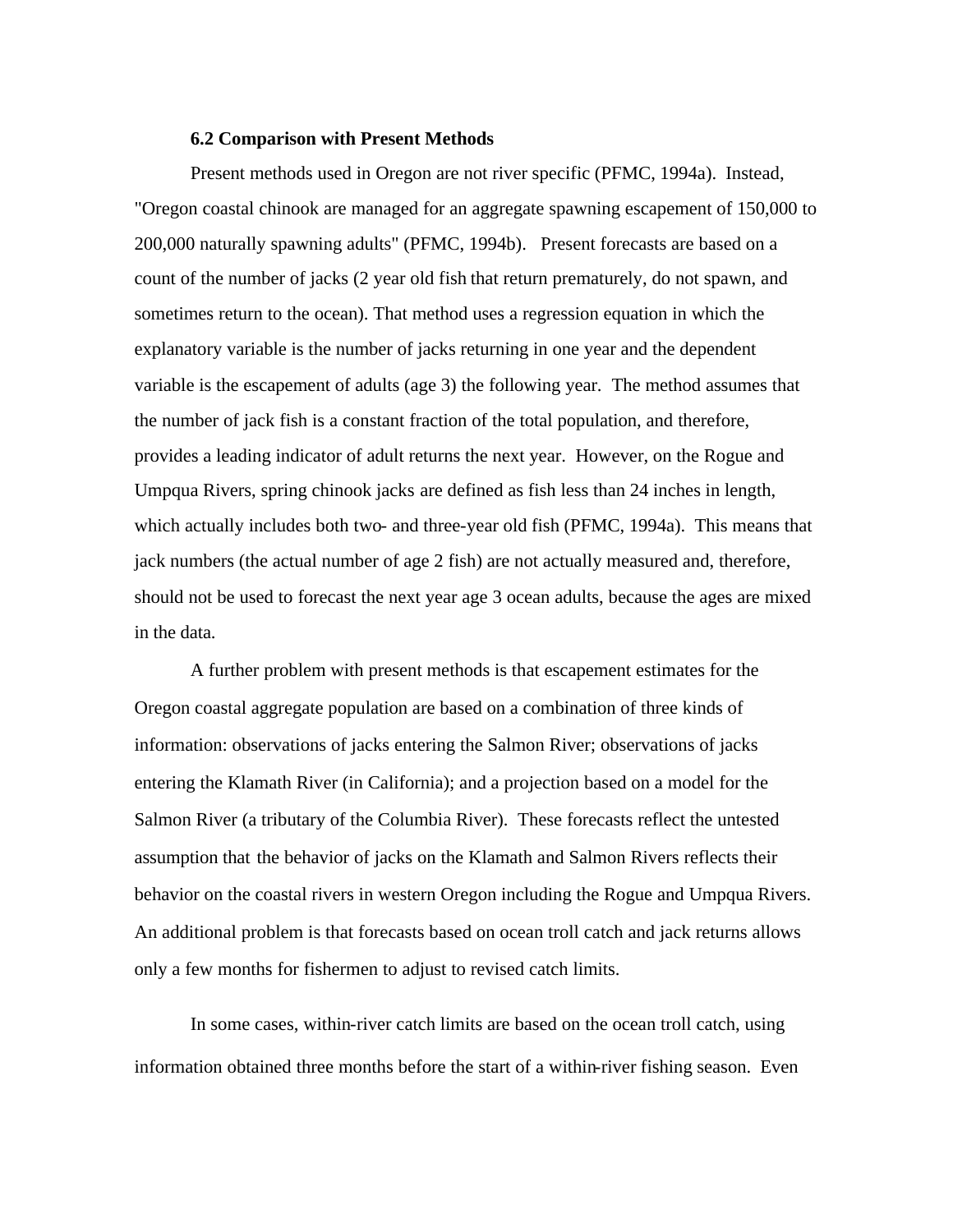though there is an apparently close correlation between troll catch and adult escapement (see Table 2 and Figure 4), the use of troll catch combined with jack fish would appear to constitute a questionable basis for scientific management of salmon in specific rivers, for the following reasons. Troll catch is determined by preset catch limits; troll catch occurs at some distance for any specific coastal river; the method makes use of data on jack fish that are questionable as leading indicators, as explained earlier; also are not specific to a river; and in any event, the actual in-river catch limits are the results of negotiations among government agencies.

In figure 5, the primary difference between predicted and observed escapement is that observed values have greater variation. This is to be expected because the forecast refers to an expected value, about which there is additional random variation. By definition, the actual value of a random variable consists of an expected value plus a random variation from the expected value. We estimate the expected value, but we cannot estimate the random variation that is superimposed on the expected value (the expected value of the random variation is zero). A manager or planner should appreciate this distinction between the forecast of the expected value of the escapement and the actual observed escapement.

Some have attributed the low actual escapement in 1992 to severe drought, which would affect spring upstream migration, and a strong El Niño condition in the ocean (Futish et al. 1992). Our models predict 1992 escapements that are higher than actual. The models do not include factors related to spring flow or El Niño effects, and this may account for the difference.

 The equations developed by our study apply only to the Rogue and Umpqua Rivers. If there were other rivers which had records of fish returns made in a consistent manner over a substantial time period, they too could be evaluated for use of water flow and hatchery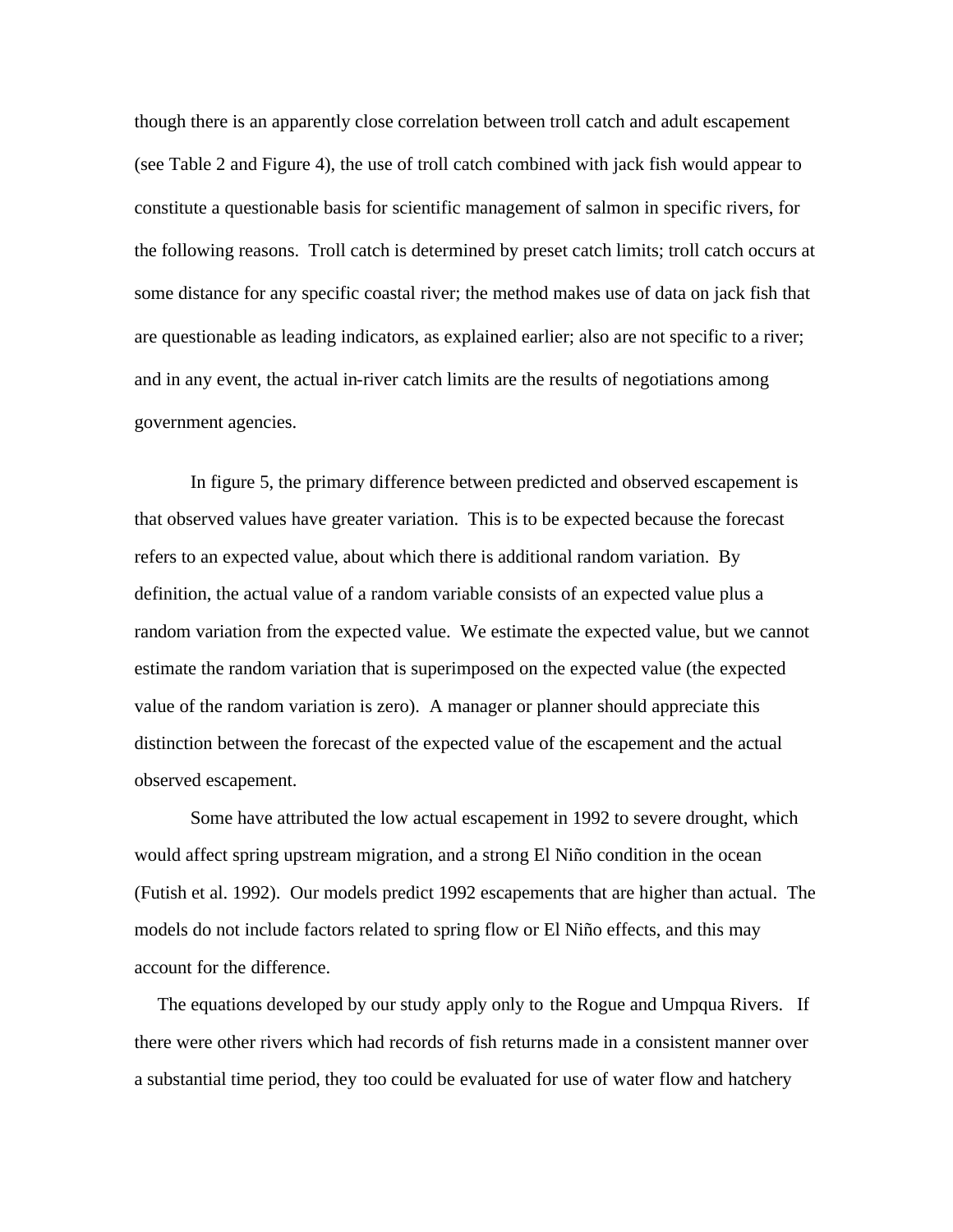release data in order to forecast escapements. We have unsuccessfully searched for these in the other 26 Oregon coastal rivers and elsewhere.

Standard fisheries methods for setting harvests and forecasting abundances rely on steady state models in which the environment is assumed to be constant and the primary variables are human actions. Such methods do not consider effects of environmental variation (Mangel, et.al., 1996; Talbot, 1995). Human actions usually taken into account are mainly direct harvest, but in the Columbia River system analyses include the effects of hydroelectric and water supply dams as obstacles.

We have taken quite a different approach, using environmental variation as a way to explain variation in fish abundance. We suggest that this approach could find wider applicability. The resulting forecasting method has substantially greater specificity (i.e., specific rivers) and it yields good predictions much farther in advance (up to four years rather than three months).

While salmon have complex life cycles, the fact that they spend some of this cycle in fresh waters provides an opportunity for measurements and observations. As difficult as the problem of conserving and management salmon is, this is an advantage in comparison to attempts to manage pelagic fisheries. It is easier to count returning adult salmon than it is to count strictly pelagic fish; easier to take actions that control the habitats; easier to observe effects of these actions; and more data are available for environmental factors in streams than in the open ocean. Even so, it would seem advisable to seek better data for all fish species of commercial and recreational interest, and to attempt to develop new kinds of forecasting models that make use of environmental variation.

#### **6.3 Specific Recommendations**

Based on the results in this paper, the following actions would seem advisable: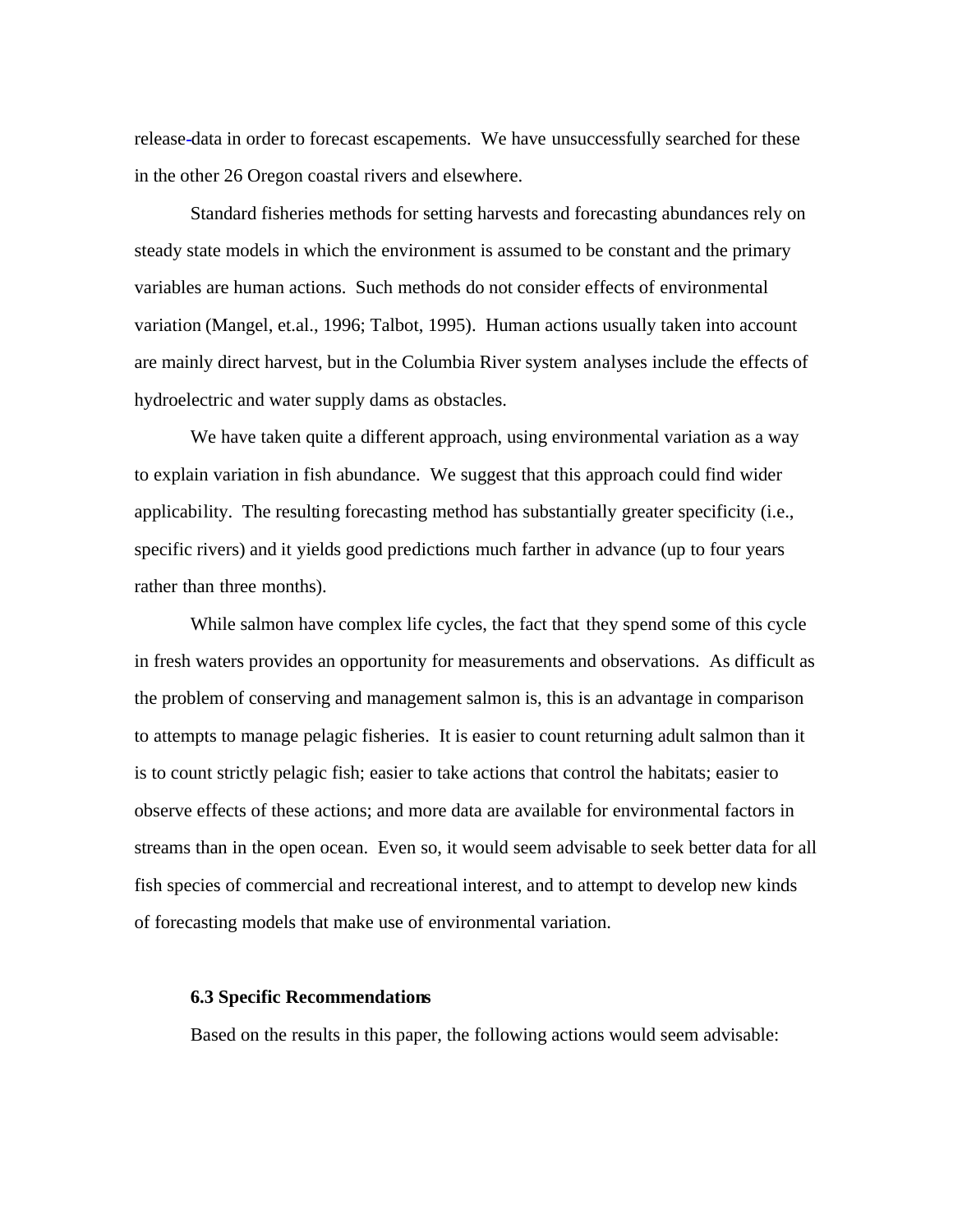(1) Continue to run the regressions given here each year to predict both the escapement three months in advance and three and four years in advance, and begin to integrate this method into the planning process;

(2) Continue to monitor all the variables we examined and inspect the regressions each year to see whether there is a time when the relationships begin to break down. This would indicate that some baseline condition that had previously been constant may have begun to change, and either the baseline conditions had been permanently altered or they varied frequently enough to be added as a predictive variable;

(3) Conduct additional analyses of the data presented here to discover whether other models, including ones with nonlinear responses of hatchery releases and flows, and nonlinear interactive terms, might yield improved predictive power;

(4) Consider other variables, such as land use, land cover, ocean upwelling and ocean temperatures, to determine whether any of these significantly improve the models

(5) Examine data collection methods to discern where there may be ways to improve their accuracy. Some relatively new but established technologies would allow greater detail in observations of fish migration;

(6) Examine the statistical design and the reliability of the data under present measurement methods;

(7) Conduct additional analysis of land uses, ocean currents, and illegal catch to gain insight into the slight but significant downward trend in Rogue River spring chinook escapements;

(8) Establish long term escapement measuring stations for other rivers on a statewide basis; and

(9) Develop similar relationships for other rivers.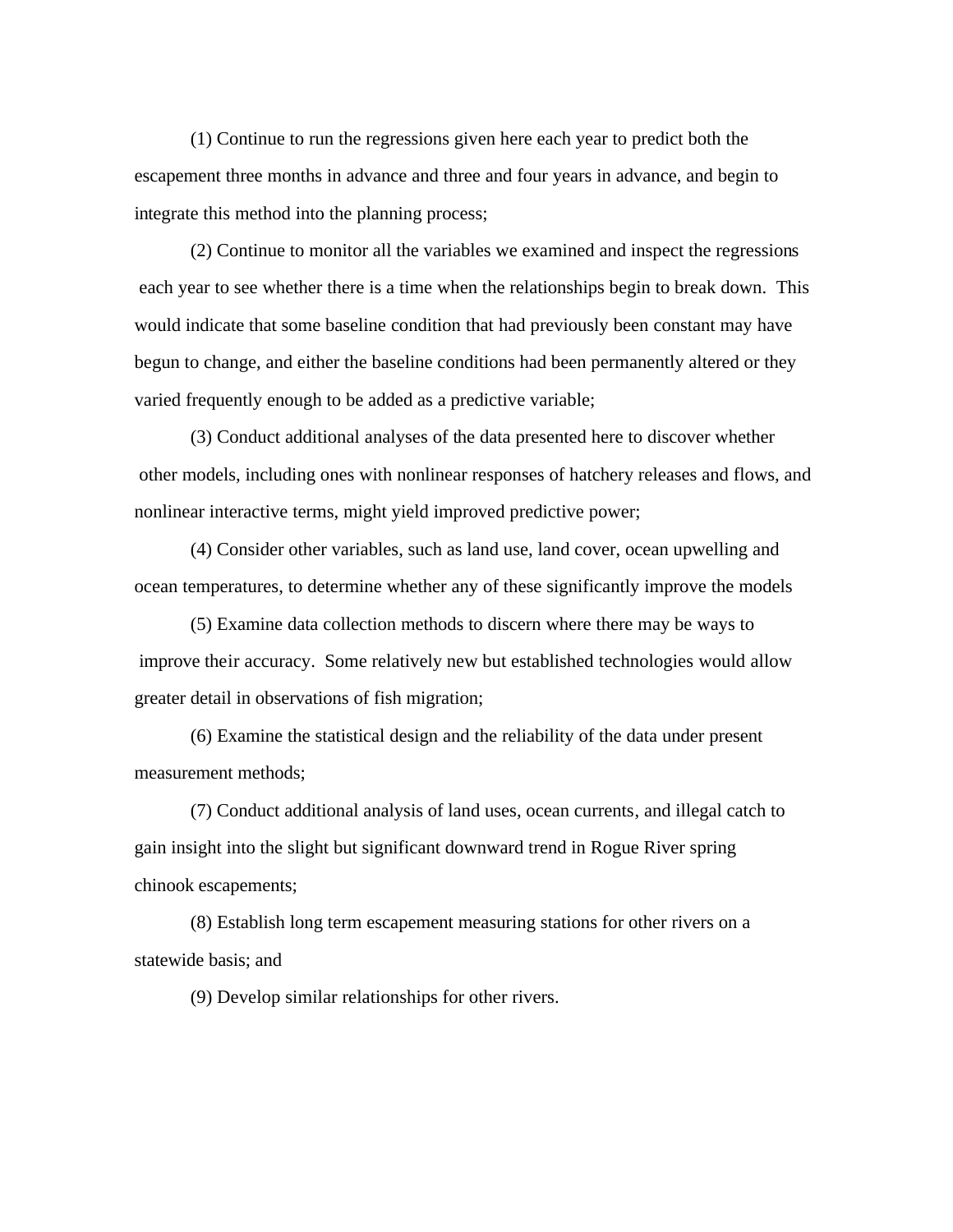### **6.4 The Need for Further Research**

The forecasting models in Tables 3R and 3U are based on the jackknife analyses in Table 2. These suggest that the general method may be useful, and that further there is a need for additional research to assess the significance of other flow attributes three years or more before escapement. Prospects include the total flow during November; the 7 day low flow rather than single day as used by the U.S.G.S); the lowest total 30 day flow during the year, minima and totals for periods other than 30 days long, fractiles other than the minimum (e.g., median daily flow during November), and nonlinear transformations (such as logarithms) of these variables.

Our statistical models do not consider the possible effects of dams on the Rogue River, including Gold Ray and Lost Creek Dams, whose effects have been evaluated by others (e.g. Cramer et al. 1985, Satterthwaite 1987). However, the data were not available to allow us to include dam effects.

### **7. CONCLUSIONS**

We present what are, to our knowledge, the first models attempting to predict river specific returns of adult salmon based on variations in environmental factors. *The major result is that variations in environmental factors are good indicators of variations in adult salmon returns. R*iver flow in a spawning year is an important determinant of the amount of spring chinook escapement three and four years later. The minimum one day flow during November is a particularly good flow variable.

Smolts released by a hatchery are primarily negatively correlated with the numbers of wild chinook returning to spawn three and four years later. Variation in the number of hatchery fish released in a year accounts for only a small percentage of the variation of the numbers of returning adult fish three or four years later. If the purpose of hatcheries on the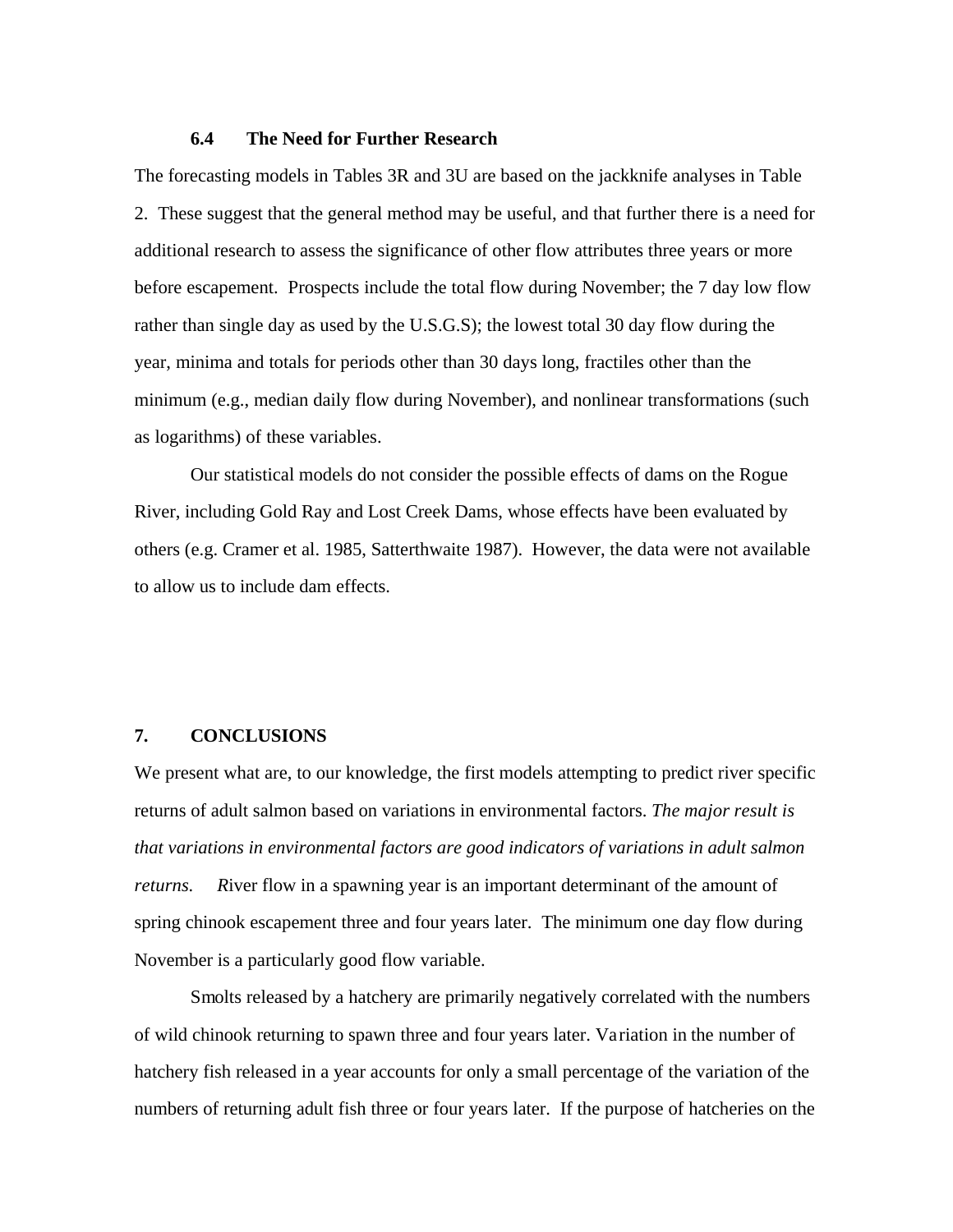Rogue River is to reliably increase the return of adult fish, our analyses suggest that the hatcheries did not accomplished that goal.

Ocean troll catch three months prior correlates with escapement. However, models that do not utilize troll catch have good explanatory power, and are important because they yield good forecasts of escapement three and four years in advance.

The preliminary results support the idea that forecasting models can be useful, particularly if they utilize information known long in advance. Further collection of relevant data should be combined with development of better forecasting models.

### **8. ACKNOWLEDGMENTS**

This report is part of a study of salmon of western Oregon and northern California conducted by the Center for the Study of the Environment (CSE). Analyses reported here were spawned by the testimony of Mr. Jim Welter of Brookings, Oregon at CSE's January 1993 public hearing in Gold Beach, Oregon. Mr. Welter conjectured that spring chinook escapement would be significantly explained by water flow three years earlier, and he exhibited supporting graphs. He observed that such relationships, if confirmed, might yield useful forecasts three years in advance of escapements.

 The authors of the report appreciate the cooperation of the Oregon Department of Forestry, the Oregon Department of Fish and Wildlife, the California Department of Forestry and Fire Protection, the U.S. Bureau of Land Management, the U.S. Forest Service, the Oregon Coastal Zone Management Association, the Oregon Department of Water Resources, and the Oregon State University College of Forestry. We gratefully acknowledge statistician Dr. Benjamin Stout who conducted many statistical analyses, including a large number of screening statistical analyses that contributed to the foundation of the work presented here, and whose insight has been of great help to the authors. We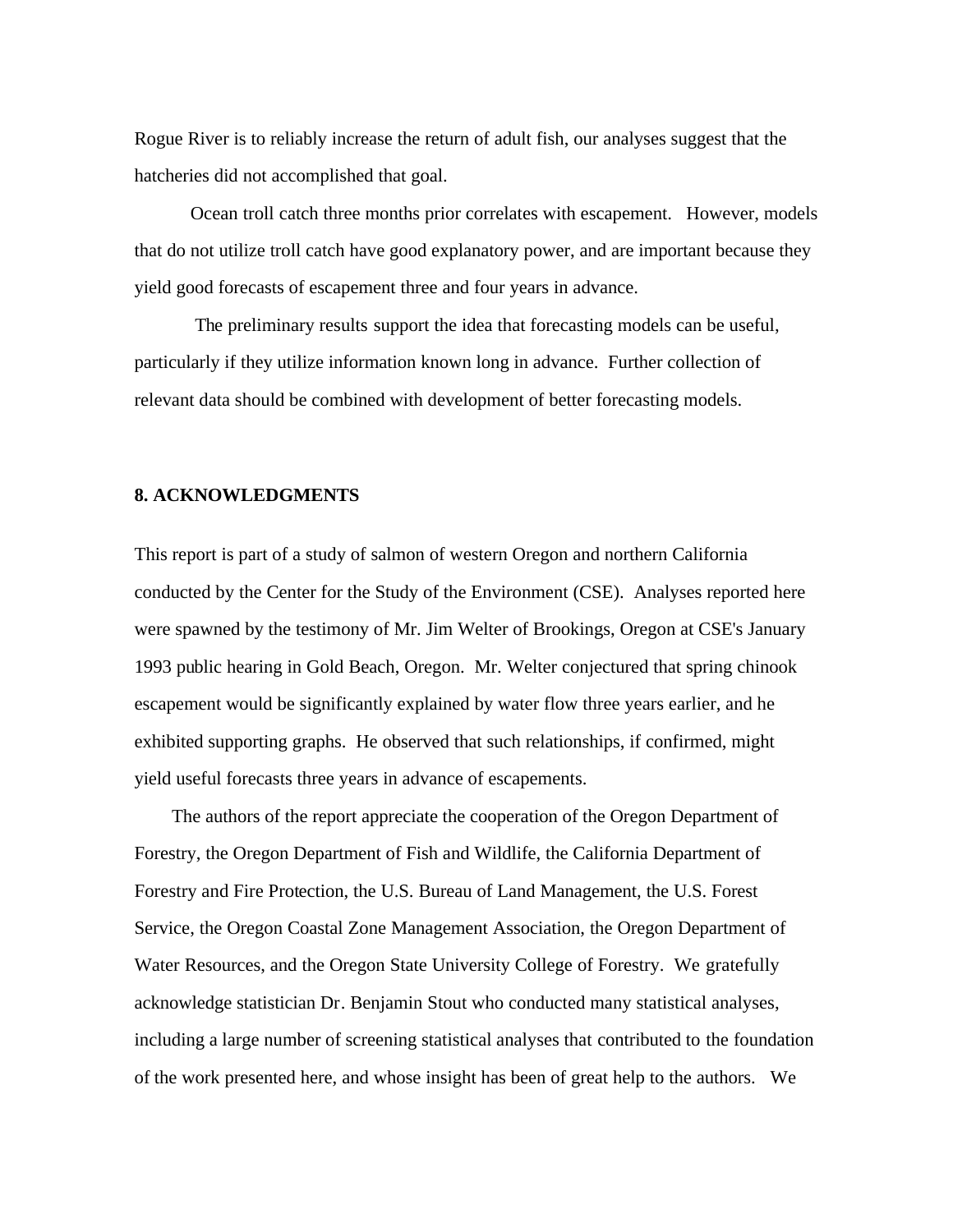appreciate the time, effort, and suggestions of an Overview Committee under the direction of Dr. Bart Thielges, Dean of the School of Forestry at Oregon State University. The authors would like to acknowledge many contributions made at open meetings by citizens and citizen organizations. Thanks also to reviewers whose comments of the report's draft were helpful in the production of its final form.

 The authors thank Susan Day and Joan Melcher for excellent editorial assistance, Susan Day for ensuring that the entire study process has been conducted according to plan, and Angela Magness and Bill Kuhn for their assistance. The authors are particularly grateful to their colleagues on the study's "Blue Ribbon Panel" for their manifold expertise and advice including that of Thomas Dunne (University of California, Santa Barbara) and Henry Regier (University of Toronto).

### **REFERENCES**

Botkin, D. B., K. Cummins, T. Dunne, H. Regier, M.J. Sobel, and L.M. Talbot, 1993, Status and Future of Anadromous Fish of Western Oregon and Northern California, Rationale for a New Approach, Center for the Study of the Environment, Santa Barbara, CA, 40 pp.

D. B. Botkin, Cummins, K., T. Dunne, H. Regier, M. J. Sobel, and L. M. Talbot, 1995, *Status and Future of Salmon of Western Oregon and Northern California: Findings and Options*, Center for the Study of the Environment, Santa Barbara, CA, 300pp. Cramer, S. P., T. D. Satterthwaite, R. B. Boyce, and B. P. McPhearson. 1985. Lost Creek Dam fisheries evaluation, phase I completion report, volume I impacts of Lost Creek Dam on the biology of anadromous salmonids in the Rogue River. ODFW, Research and Development Section. For the U.S. Army Corps of Engineers.

Fiering, M. B. 1967. Streamflow Synthesis. Cambridge, MA: Harvard University Press.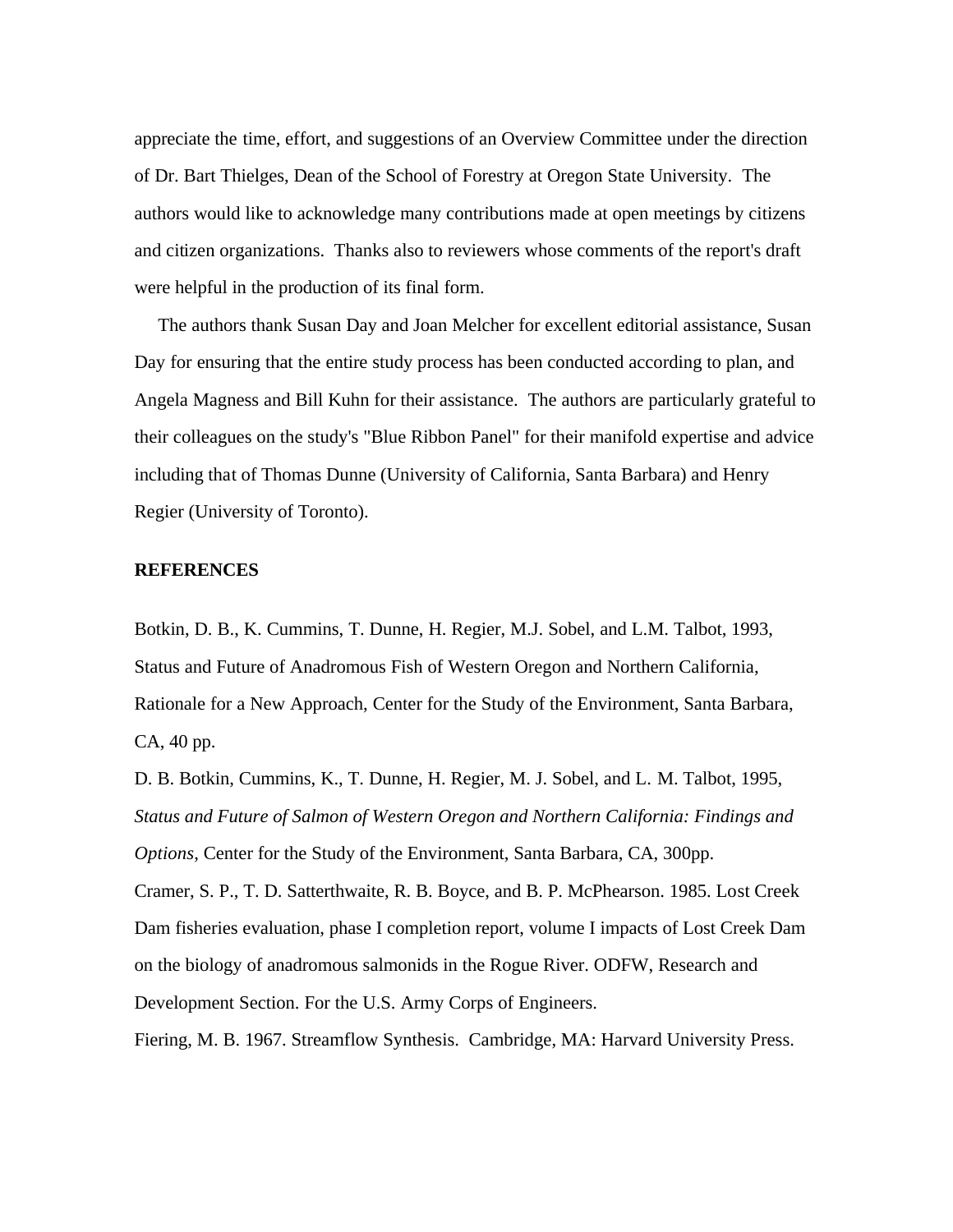Fustish, C. A., T. P. Satterthwaite, J. R. MacLeod, T. Uterwegner, D. R. Haight, and D. Nemeth. 1992. Rogue Basin fish management plan. Spring chinook salmon management plan for the Rogue River Basin (draft Dec., 1992). Portland, OR; Oregon Department of Fish and Wildlife (ODFW).

Greene, W. H. 1990. Econometric Analysis. New York, Macmillan.

Groot, C. and L. Margolis (eds.). 1991. Pacific salmon life histories. Vancouver, BC: UBC Press.

Kjelson, M. A., P. F. Raquel, and F. W. Fisher. 1981. Influences of freshwater inflow on chinook salmon (Oncorhynchus tshawytscha) in the SacramentoSan Joaquin Estuary, pp. 88108 in R. D. Cross and D. L. Williams (eds.), Proceedings of the national symposium on freshwater inflow to estuaries, FWS/OBS81/04. Washington, DC: U.S. Fish and Wildlife Service.

Kjelson, M. A., W. Loudermilk, D. Hood, and P. Brandes. 1991. The influence of San Joaquin River inflow, Central Valley and State Water Project exports, and migration routs on fallrun chinook smolt survival in the southern delta during the spring of 1989. Stockton, CA: Fisheries Assistance Office.

Mangel, Marc., et. al., 1996. Principles for the Conservation of Wild Living Resources. Ecological Applications. 6(2):347362.

Nickelson, T. E., J. W. Nicholas, A. M. McGie, R. B. Lindsay, D. L. Bottom, R. J. Kaiser, and S. E. Jacobs. 1992. Status of anadromous salmonids in Oregon coastal basins. Portland, OR: ODFW.

PFMC (Pacific Fisheries Management Council). 1994a. Preseason Report 1 Stock abundance analysis for 1994 ocean salmon fisheries. Portland, OR: PFMC.

PFMC (Pacific Fisheries Management Council). 1994b. Review of 1993 ocean salmon fisheries. Portland, OR: PFMC.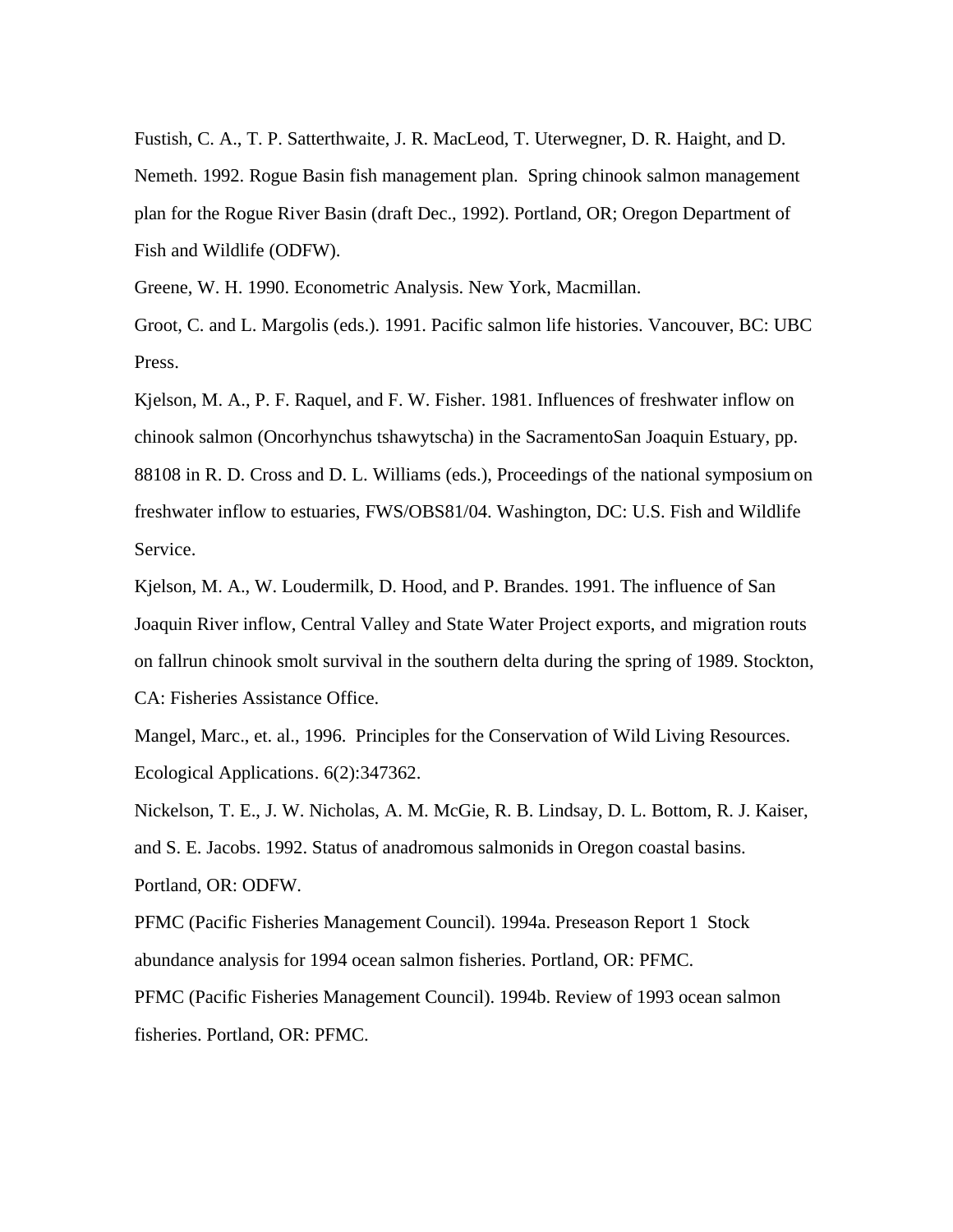Satterthwaite, T. D. 1987. Effects of Lost Creek Dam on spring chinook salmon in the Rogue River, Oregon: an update. ODFW Research and Development Section. For the U.S. Army Corps of Engineers.

Satterthwaite, T. D. 1991. Evaluation of spring chinook salmon in relation to the operation of Lost Creek Dam. Portland, OR: ODFW.

Satterthwaite, T. D., B. P. McPherson, and M.W. Flesher. 1992. Effects of Elk Creek Dam on fishery resources in the Rogue River. (Completion report for preimpoundment research), Portland, OR: ODFW.

Sobel, M.J., and D. B. Botkin, 1995, Status and Future of Salmon of Western Oregon and Northern California, Forecasting Spring Chinook Runs, Center for the Study of the Environment, Santa Barbara, CA, 42 pp.

Speed, T. P. and F. K. Ligon. 1994. An environmentdependent stockrecruitment model for chinook salmon in the San Joaquin River system. Can. J. Aquatic Sci., in review.

Talbot, Lee M., 1995. Living Resource Conservation: An International Overview. Marine Mammal Commission. Washington, D.C.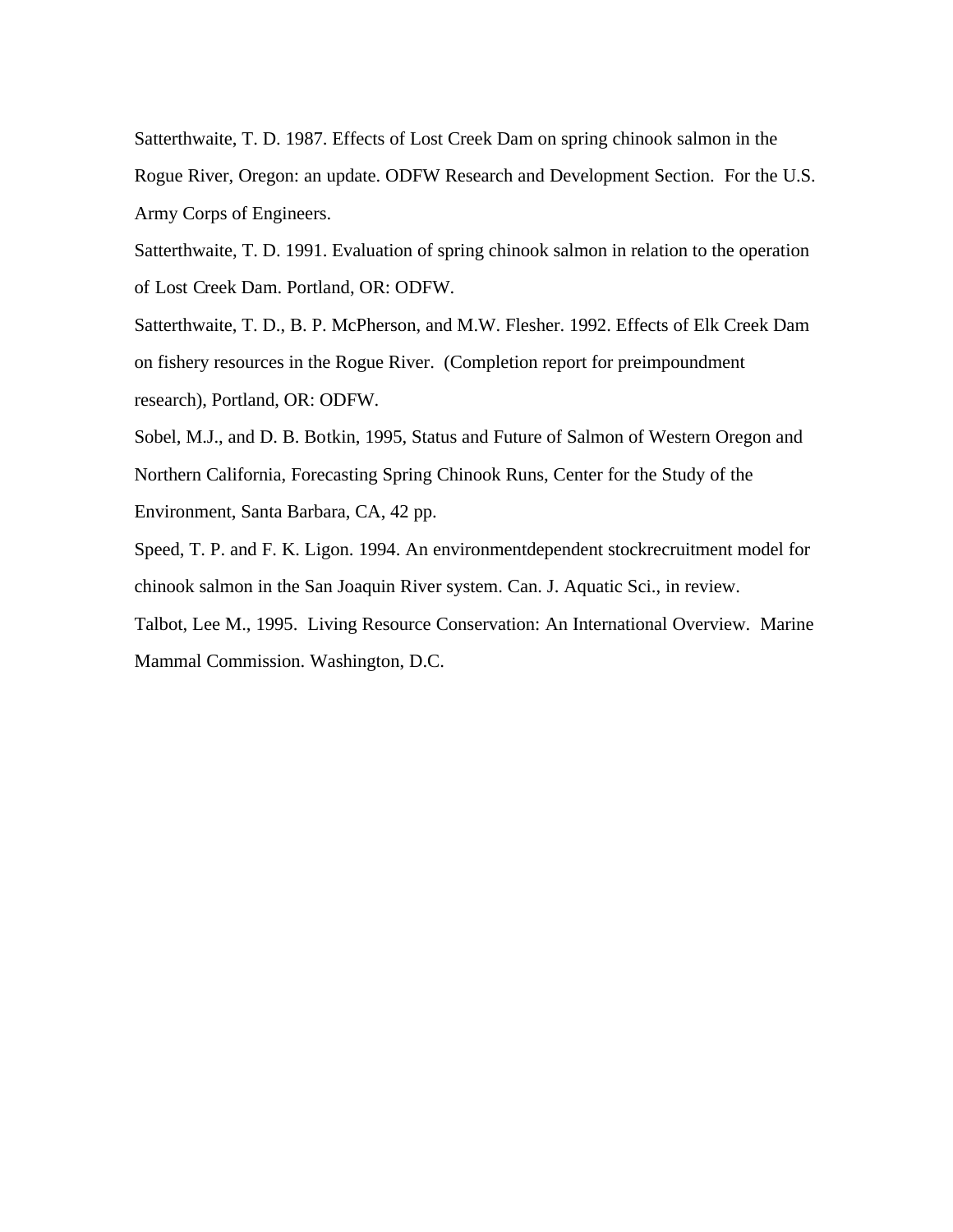|                         |      |                       | <b>Rogue River</b>                     | Data                   |                                                      |           |                                                  |
|-------------------------|------|-----------------------|----------------------------------------|------------------------|------------------------------------------------------|-----------|--------------------------------------------------|
| N                       | Year | Total<br><b>Adult</b> | <b>Adult</b><br><b>Returns Returns</b> | Wild Hatchery<br>Adult | Releases Troll<br>Returns 3 ys Catch 3 yrs<br>before |           | Hatchery Ocean Nov. Low<br><b>Flow</b><br>before |
| 1                       | 1975 | 21.5                  | 20.2                                   | 0.9                    | 6                                                    | 225       | 1630                                             |
| $\mathbf{2}$            | 1976 | 21.6                  | 19.6                                   | 1.1                    | 26.6                                                 | 184       | 1500                                             |
| 3                       | 1977 | 16.4                  | 14.8                                   | 1.5                    | 50.8                                                 | 340       | 1540                                             |
| $\overline{\mathbf{4}}$ | 1978 | 47.2                  | 39.2                                   | 6.8                    | 85.7                                                 | 192       | 1900                                             |
| 5                       | 1979 | 38.2                  | 28.4                                   | 8.6                    | 89.6                                                 | 245       | 1360                                             |
| $\,$ 6 $\,$             | 1980 | 36.9                  | 26.1                                   | 10.3                   | 69.7                                                 | 209       | 1370                                             |
| $\overline{7}$          | 1981 | 17.2                  | 11.7                                   | 5.1                    | 77.6                                                 | 160.4     | 1280                                             |
| 8                       | 1982 | 29.9                  | 20.4                                   | 8.3                    | 76.2                                                 | 232.6     | 1330                                             |
| 9                       | 1983 | 12.5                  | 8.6                                    | 3.5                    | 74.2                                                 | 79.6      | 1200                                             |
| 10                      | 1984 | 12.7                  | 6.8                                    | 5.3                    | 76.1                                                 | 64.3      | 1240                                             |
| 11                      | 1985 | 40.5                  | 20.3                                   | 19.2                   | 91.9                                                 | 216.6     | 2110                                             |
| 12                      | 1986 | 89.5                  | 43.6                                   | 43.4                   | 189.1                                                | 402.9     | 2310                                             |
| 13                      | 1987 | 81.6                  | 34.5                                   | 47.1                   | 127.5                                                | 529.9     | 2070                                             |
| 14                      | 1988 | 82.6                  | 49.5                                   | 31.6                   |                                                      | 252.7 470 | 1596                                             |
| 15                      | 1989 | 60.3                  | 14.5                                   | 45.8                   | 241.2                                                | 353.9     | 1790                                             |
| 16                      | 1990 | 24.6                  | 10.7                                   | 13.9                   | 209.1                                                | 232.4     | 1010                                             |
| 17                      | 1991 | 12.4                  | 7.8                                    | 4.2                    | 162.4                                                | 74.8      | 1210                                             |
| 18                      | 1992 | 5.8                   | 2.5                                    | 2.7                    | 159.2                                                | 110.3     | 1340                                             |

**Table 1-R Rogue River Data**

Fish data are in thousands; water flow is in cubic feet per second.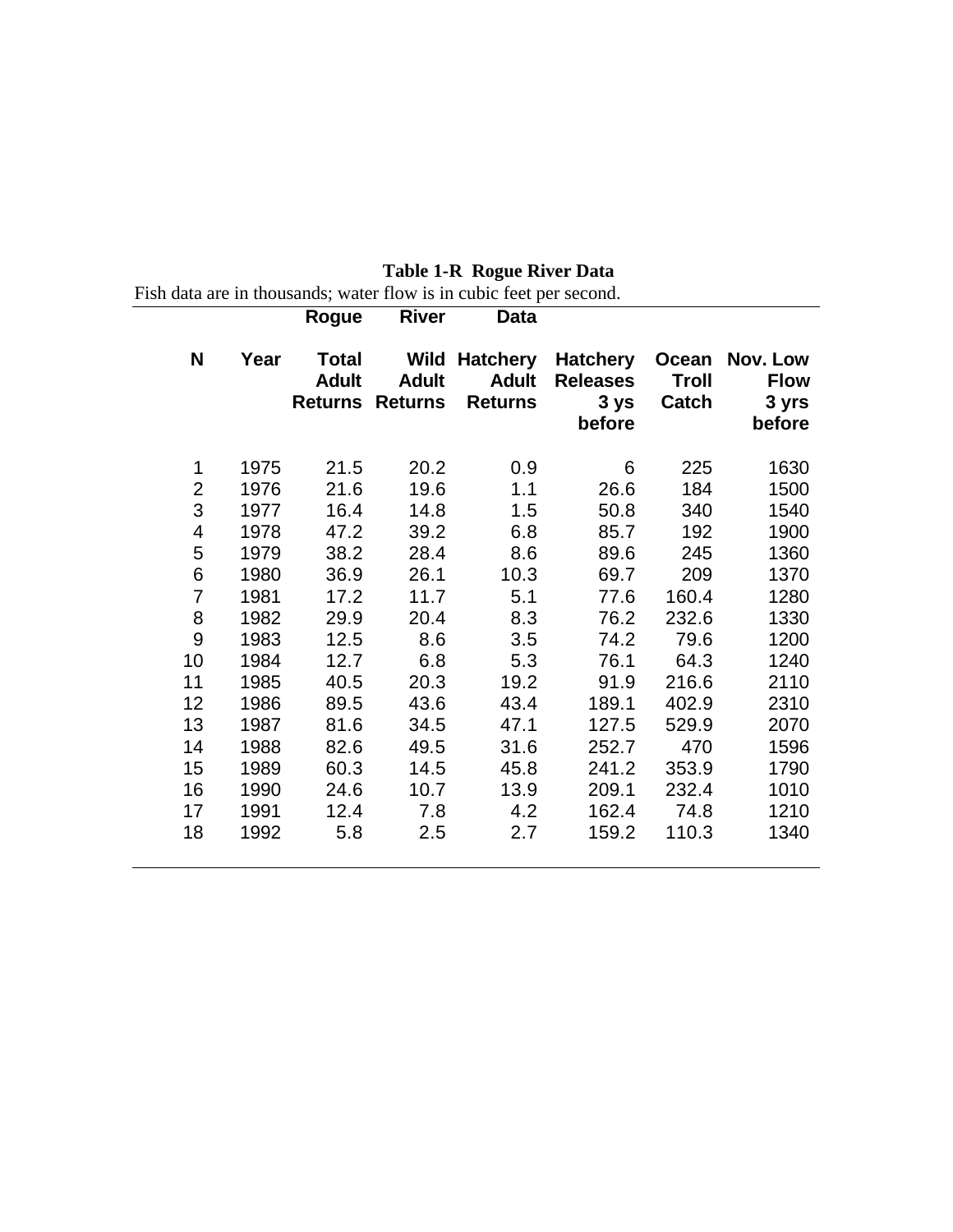## **Table 1-U Umpqua River Data**

Fish data are in thousands; water flow is in cubic feet per second.

|                          |      | Umpqua                                         | <b>River</b>                           | Data                                               |                                                      |                         |                                           |
|--------------------------|------|------------------------------------------------|----------------------------------------|----------------------------------------------------|------------------------------------------------------|-------------------------|-------------------------------------------|
| N                        | Year | <b>Total</b><br><b>Adult</b><br><b>Returns</b> | Wild<br><b>Adult</b><br><b>Returns</b> | <b>Hatchery</b><br><b>Adults</b><br><b>Returns</b> | <b>Hatchery</b><br><b>Releases</b><br>3 ys<br>before | Ocean<br>Troll<br>Catch | Nov.<br><b>LowFlow</b><br>3 yrs<br>before |
| 1                        | 1975 | 10.6                                           | 5.4                                    | 5.2                                                |                                                      | 225                     | 1810                                      |
| $\overline{2}$           | 1976 | 10.7                                           | 5.5                                    | 5.2                                                |                                                      | 184                     | 1260                                      |
| 3                        | 1977 | 12.2                                           | 6.8                                    | 5.5                                                |                                                      | 340                     | 2310                                      |
| $\overline{\mathcal{A}}$ | 1978 | 8.2                                            | 5.4                                    | 2.8                                                |                                                      | 192                     | 1090                                      |
| 5                        | 1979 | 9.5                                            | 5.5                                    | 4                                                  |                                                      | 245                     | 2330                                      |
| 6                        | 1980 | 7.6                                            | 5.7                                    | 1.9                                                |                                                      | 209                     | 1010                                      |
| $\overline{7}$           | 1981 | 8.7                                            | 4.6                                    | 4.1                                                | 178.1                                                | 160.4                   | 1440                                      |
| 8                        | 1982 | 8.4                                            | 6.5                                    | $\overline{2}$                                     | 152.1                                                | 232.6                   | 735                                       |
| 9                        | 1983 | 5.8                                            | 3                                      | 2.9                                                | 86.6                                                 | 79.6                    | 1160                                      |
| 10                       | 1984 | 7                                              | 4.5                                    | 2.4                                                | 250.9                                                | 64.3                    | 941                                       |
| 11                       | 1985 | 13.5                                           | 7.5                                    | 6.1                                                | 206                                                  | 216.6                   | 999                                       |
| 12                       | 1986 | 13.7                                           | 8.3                                    | 5.3                                                | 234.6                                                | 402.9                   | 1600                                      |
| 13                       | 1987 | 15.6                                           | 9.3                                    | 6.3                                                | 196.8                                                | 529.9                   | 1570                                      |
| 14                       | 1988 | 11.6                                           | 7.8                                    | 3.8                                                | 284.4                                                | 470                     | 2230                                      |
| 15                       | 1989 | 9.9                                            | 7.6                                    | 2.2                                                | 395.6                                                | 353.9                   | 1380                                      |
| 16                       | 1990 | 7.6                                            | 5.5                                    | $\overline{2}$                                     | 336.3                                                | 232.4                   | 1630                                      |
| 17                       | 1991 | 4.2                                            | 2.4                                    | 1.8                                                | 386.3                                                | 74.8                    | 668                                       |
| 18                       | 1992 | 5.2                                            | 2.5                                    | 2.5                                                | 442.4                                                | 110.3                   | 728                                       |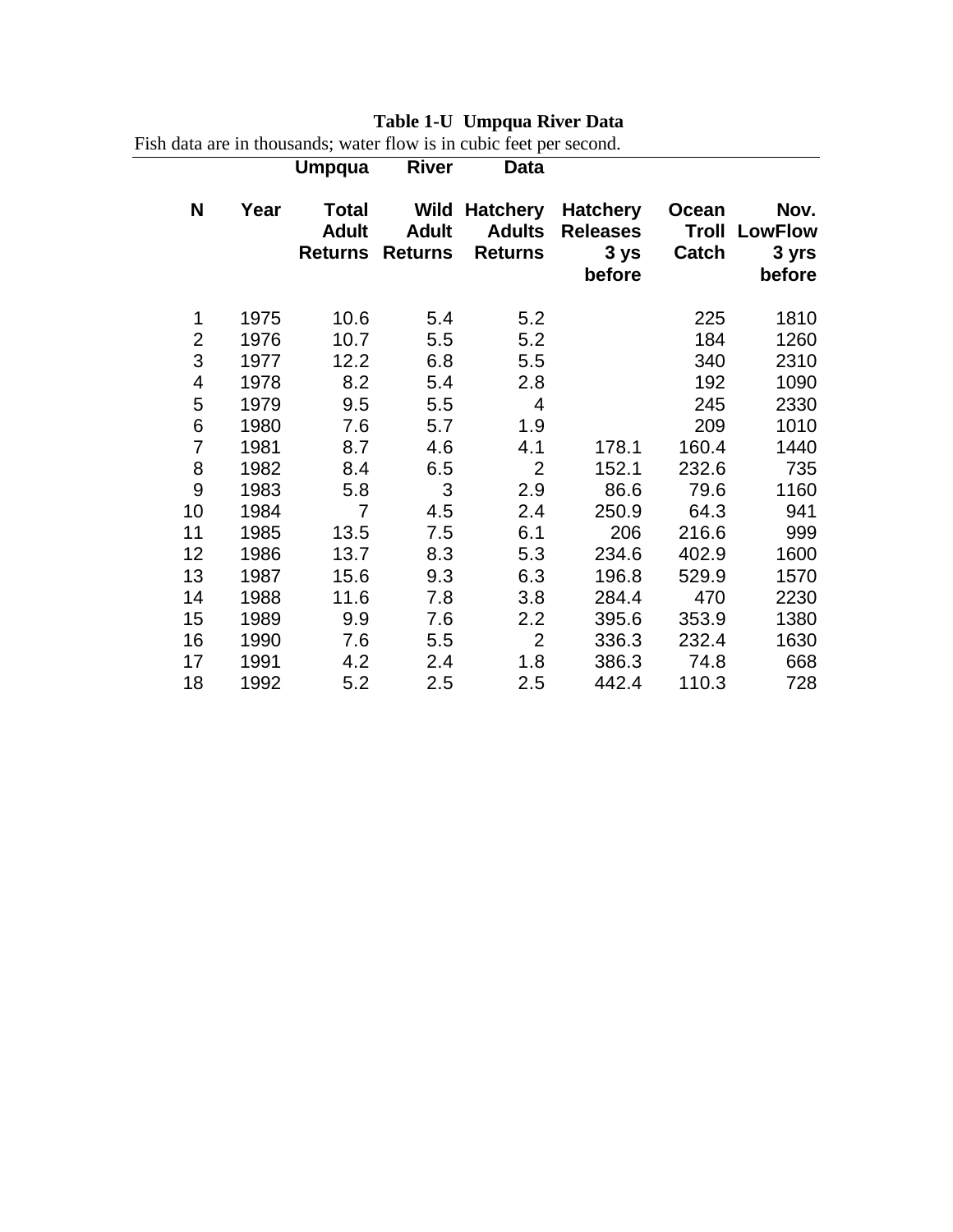

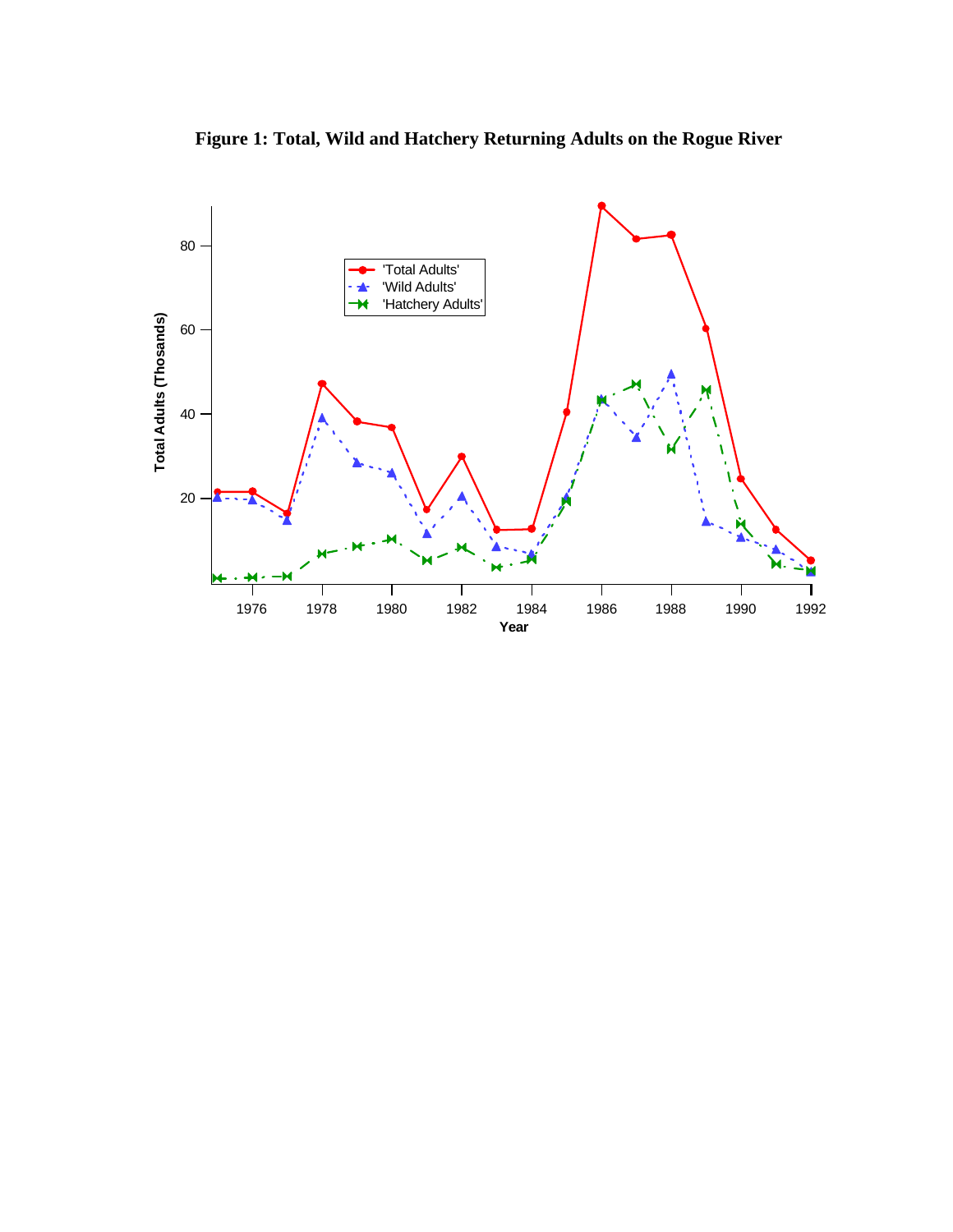## **FIGURE 2 TOTAL ADULT RETURNS ON THE ROGUE RIVER VERSUS NOVEMBER LOW WATER FLOW 3 YEARS BEFORE**

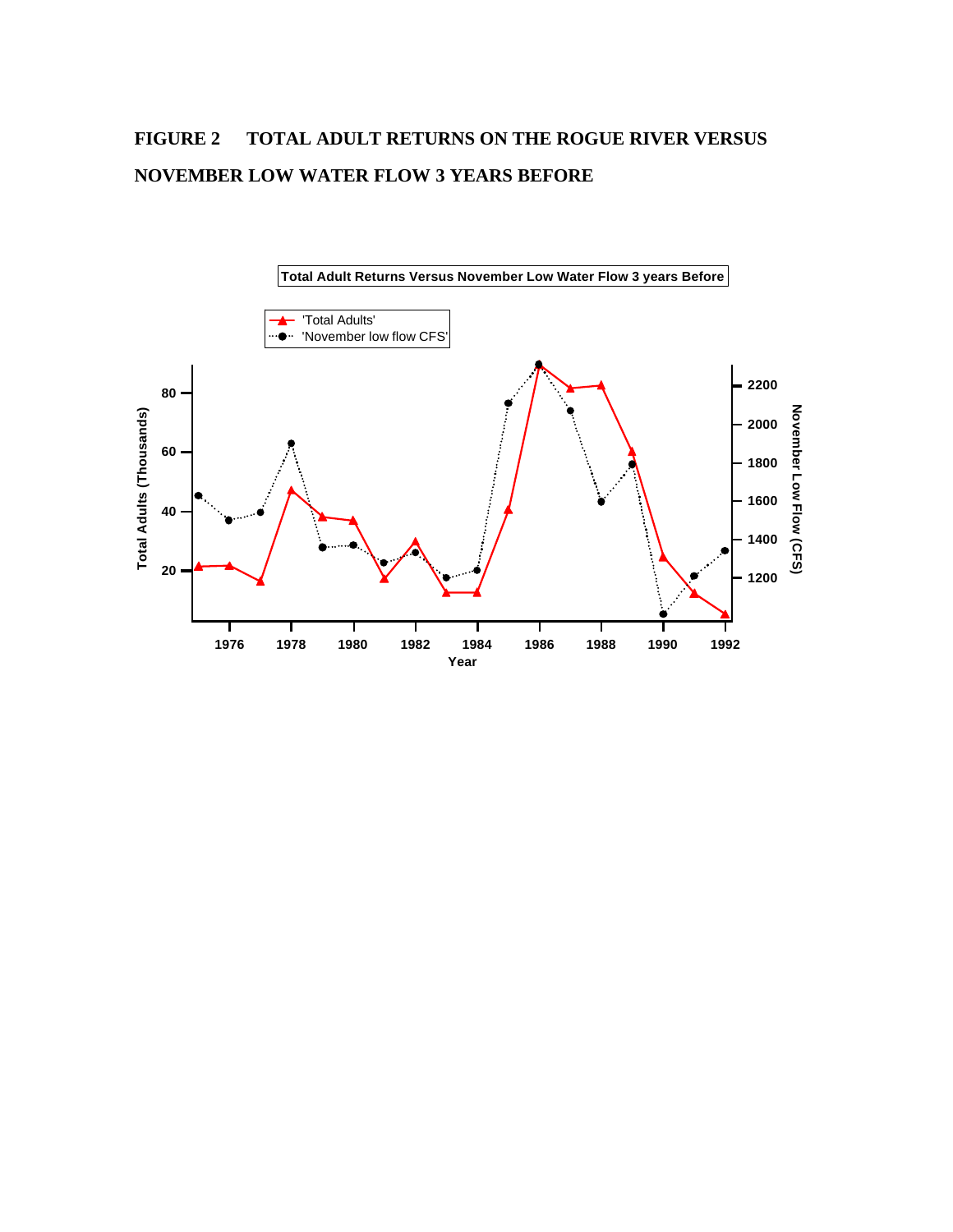### **FIGURE 3**:

### **Total Adult Returns and Hatchery Smolt Release Three Years Before**

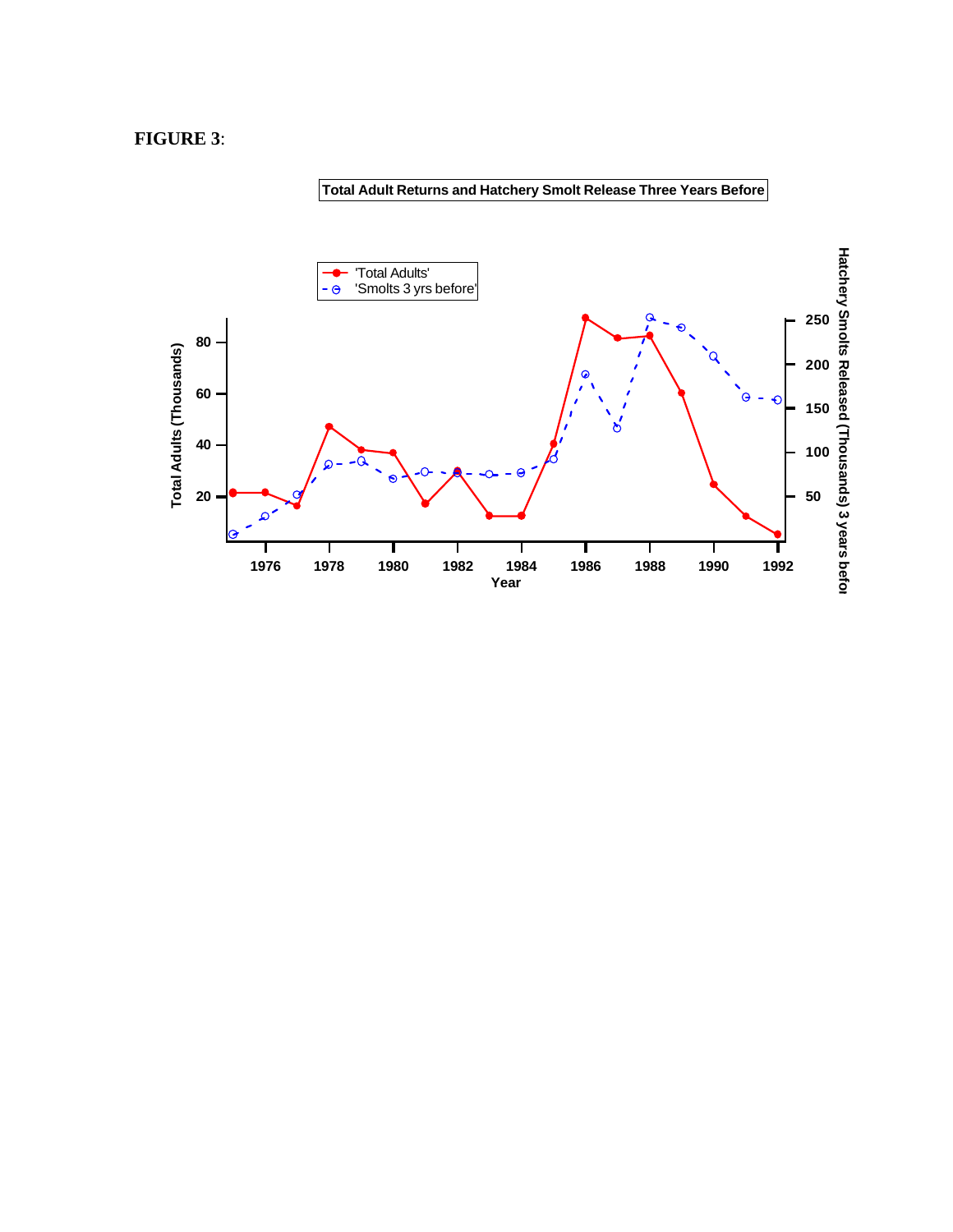## **FIGURE 4: TOTAL ADULT RETURNS VERSUS OCEAN TROLL CATCH 3**

### **MONTHS EARLIER**

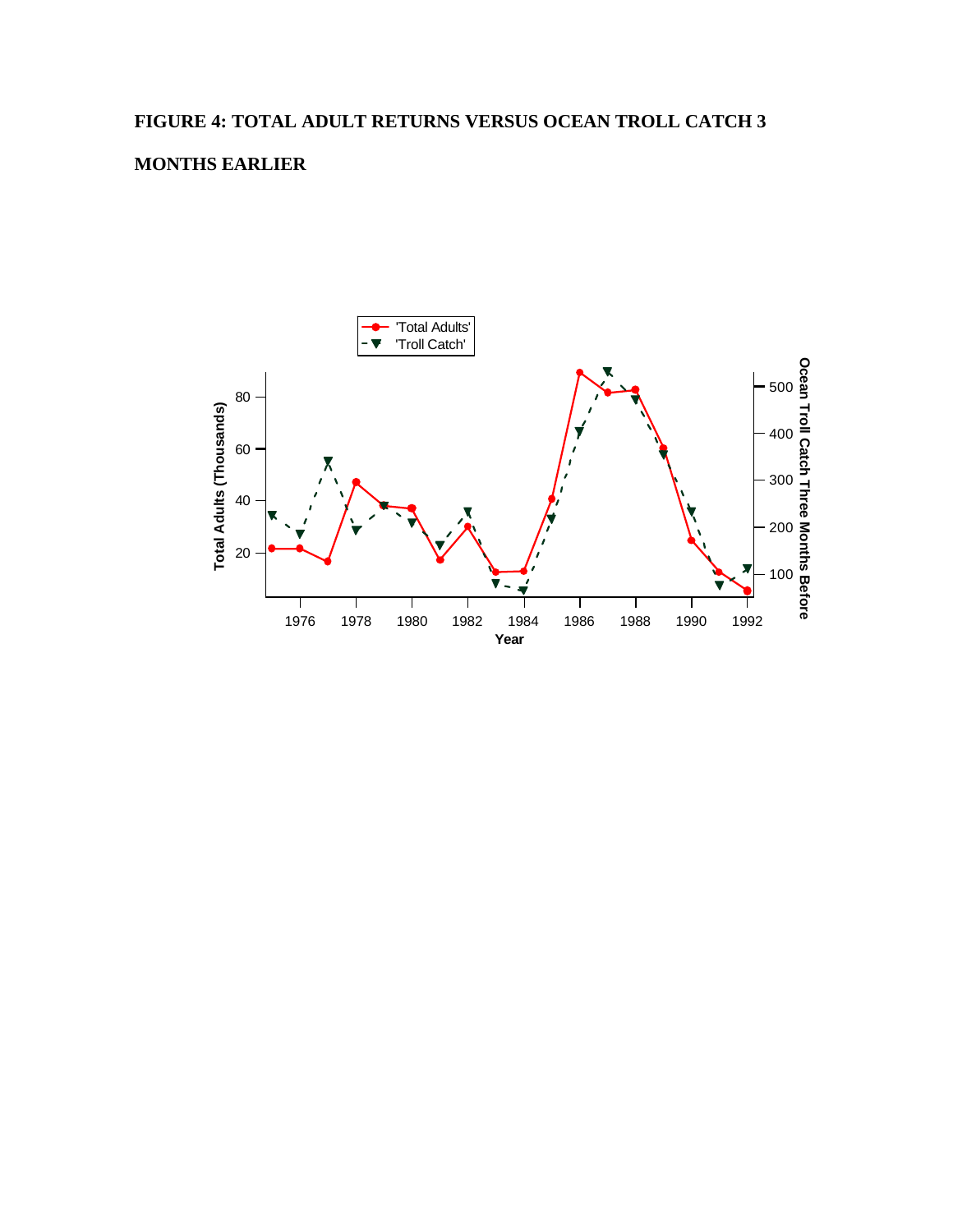| Fore-<br>cast<br>Interval | River  | Depend.<br>Variable | Flow<br>Variable | Histogram Range    | Other<br>Variable | Histogram<br>Range | $R^2$<br>Range | Std. Dev.<br>Forecast<br>Errors | Number<br>of<br>Cases |
|---------------------------|--------|---------------------|------------------|--------------------|-------------------|--------------------|----------------|---------------------------------|-----------------------|
| 4 years                   | Rogue  | Wild                | NovMin4          | .018: .020         | Smolt4            | $-0.068: -0.047$   | .91: .96       | 8.937                           | 17                    |
| 4 years                   | Umpqua | Wild                | NovMin4          | .007: .015         | Smolt4            | .007: .015         | .80:0.88       | 2.6563                          | 11                    |
| 4 years                   | Rogue  | Hatch               | NovMin4          | .006: .010         | Smolt4            | $-0.005 : .085$    | .50:0.69       | 12.789                          | 17 <sup>a</sup>       |
| 4 years                   | Umpqua | Hatch               | NovMin4          | $-.0005: .0008$    | Smolt4            | .006: .013         | .55: .67       | 2.3291                          | 11 <sup>b</sup>       |
| 4 years                   | Rogue  | Total               | NovMin4          | .025: .031         | Smolt4            | $-.06:0.005$       | .78:0.88       | 17.177                          | 17 <sup>c</sup>       |
| 4 years                   | Umpqua | Total               | NovMin4          | .016: .030         | Smolt4            | .0005: .0030       | .73: .81       | 4.9109                          | 11                    |
| 3 years                   | Rogue  | Wild                | NovMin3          | .013: .016         | Smolt3            | $-.04:04$          | .76:0.88       | 10.895                          | 18 <sup>d</sup>       |
| 3 years                   | Umpqua | Wild                | NovMin3          | .0011: .0021       | Smolt3            | .011: .015         | .93: .98       | 1.4272                          | 12                    |
| 3 years                   | Rogue  | Hatch               | NovMin3          | .002: .006         | Smolt3            | .074: .087         | .60:0.80       | 11.26                           | 18                    |
| 3 years                   | Umpqua | Hatch               | NovMin3          | .0008: .0024       | Smolt3            | $-.001$ : .009     | .74: .90       | 1.646                           | $12^e$                |
| 3 years                   | Rogue  | Total               | NovMin3          | .016: .024         | Smolt3            | .03: .10           | .72: .85       | 22.878                          | 18                    |
| 3 years                   | Umpqua | Total               | NovMin3          | .0005: .0037       | Smolt3            | .015: .030         | .86: .96       | 2.7981                          | 12                    |
| $3$ mos.                  | Rogue  | Wild                | NovMin3          | .002: .009         | Troll             | .02: .07           | .80: .95       | 9.9858                          | 18                    |
| $\overline{3}$ mos.       | Umpqua | Wild                | NovMin3          | $0.00005$ : .00095 | Troll             | .016: .020         | .87: .94       | 1.2472                          | 18                    |
| 3 mos.                    | Rogue  | Hatch               | NovMin3          | $-.002:005$        | Troll             | .03:08             | .47: .75       | 10.971                          | 18 <sup>f</sup>       |
| 3 mos.                    | Umpqua | Hatch               | NovMin3          | .0010: .0018       | Troll             | .0035: .0075       | .73: .84       | 1.5509                          | 18                    |
| 3 mos.                    | Rogue  | Total               | NovMin3          | $-.001:007$        | Troll             | .11: .17           | .88: .97       | 13.435                          | 18 <sup>g</sup>       |
| $\overline{3}$ mos.       | Umpqua | Total               | NovMin3          | .0010: .0018       | Troll             | .023: .026         | .83: .90       | 2.6084                          | 18                    |

## T**able 2. Summary of Jackknife Analysis**

Footnotes for Table 2 (Summary of Jackknife Analyses) <sup>a</sup>One of the 17 coefficients of *Smolt4* was negative.

<sup>b</sup> One of the 11 coefficients of *NovMin4* was negative.

 $\degree$  One of the 17 coefficients of *Smolt4* was positive.

d Three of the 18 coefficients of *Smolt3* were positive.

<sup>e</sup> One of the 12 coefficients of *Smolt3* was negative.

<sup>f</sup> One of the 18 coefficients of *NovMin3* was negative. One  $R^2$  was below 0.5.

<sup>g</sup> One of the 18 coefficients of *NovMin3* was negative.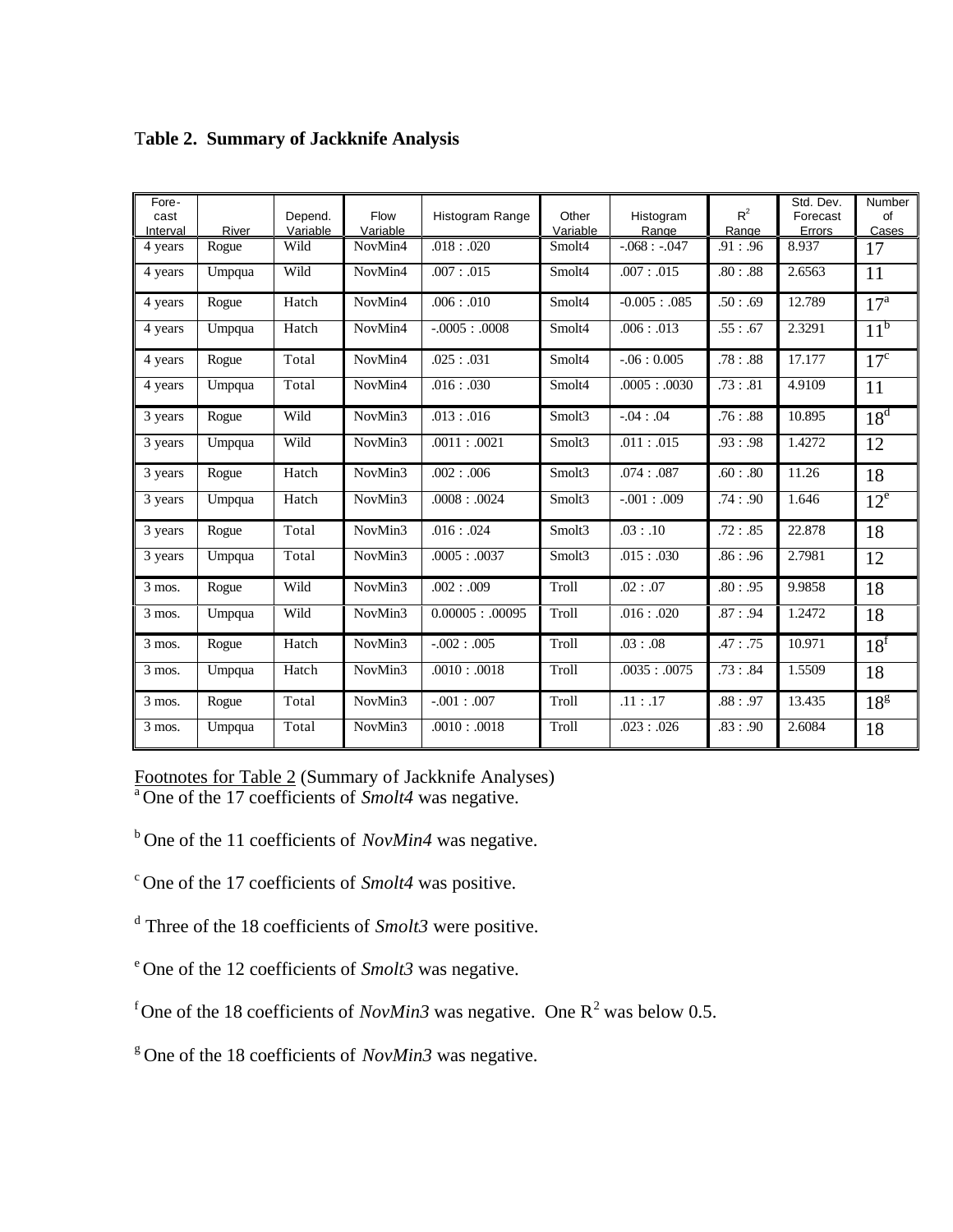### **Table 3R Rogue River Forecast Equations Based on Jackknife Medians**

| <b>Escapement &amp;</b><br><b>Forecast Interval</b> | <b>Equations</b>                    |
|-----------------------------------------------------|-------------------------------------|
| Wild $-4$ years                                     | $Y = 0.0188N - 0.05921F + 3.631$    |
| Hatchery $-4$ years                                 | $Y = 0.00926N + 0.02363F - 1.125$   |
| Total $-4$ years                                    | $Y = 0.02858N - 0.04281F + 6.973$   |
|                                                     |                                     |
| Wild $-3$ years                                     | $Y = 0.01481M - 0.01032H + 0.4207$  |
| Hatchery $-3$ years                                 | $Y = 0.004008M + 0.08198H - 0.5677$ |
| Total $-3$ years                                    | $Y = 0.01972M + 0.06913H + 5.328$   |
|                                                     |                                     |
| Wild $-3$ months                                    | $Y = 0.004178M + 0.06267T - 0.3297$ |
| Hatchery $-3$ months                                | $Y = 0.003111M + 0.05078T - 0.6676$ |
| Total $-3$ months                                   | $Y = 0.001615M + 0.1466T + 2.302$   |

Note that the coefficients are the median values for the jackknife regressions.

The general form of the forecast equation is  $Y = aT + bH + cF + dM + eN + f$ 

Where:

 $T =$  the ocean troll catch in the present year (taken 3 months earlier)  $H =$  hatchery release, 3 years before  $F =$  hatchery release, 4 years before  $M =$  minimum 1-day flow during November, 3 years before  $N =$  minimum 1-day flow during November, 4 years before a, b, c, d, and e are coefficients of the explanatory variables f is a constant in the equation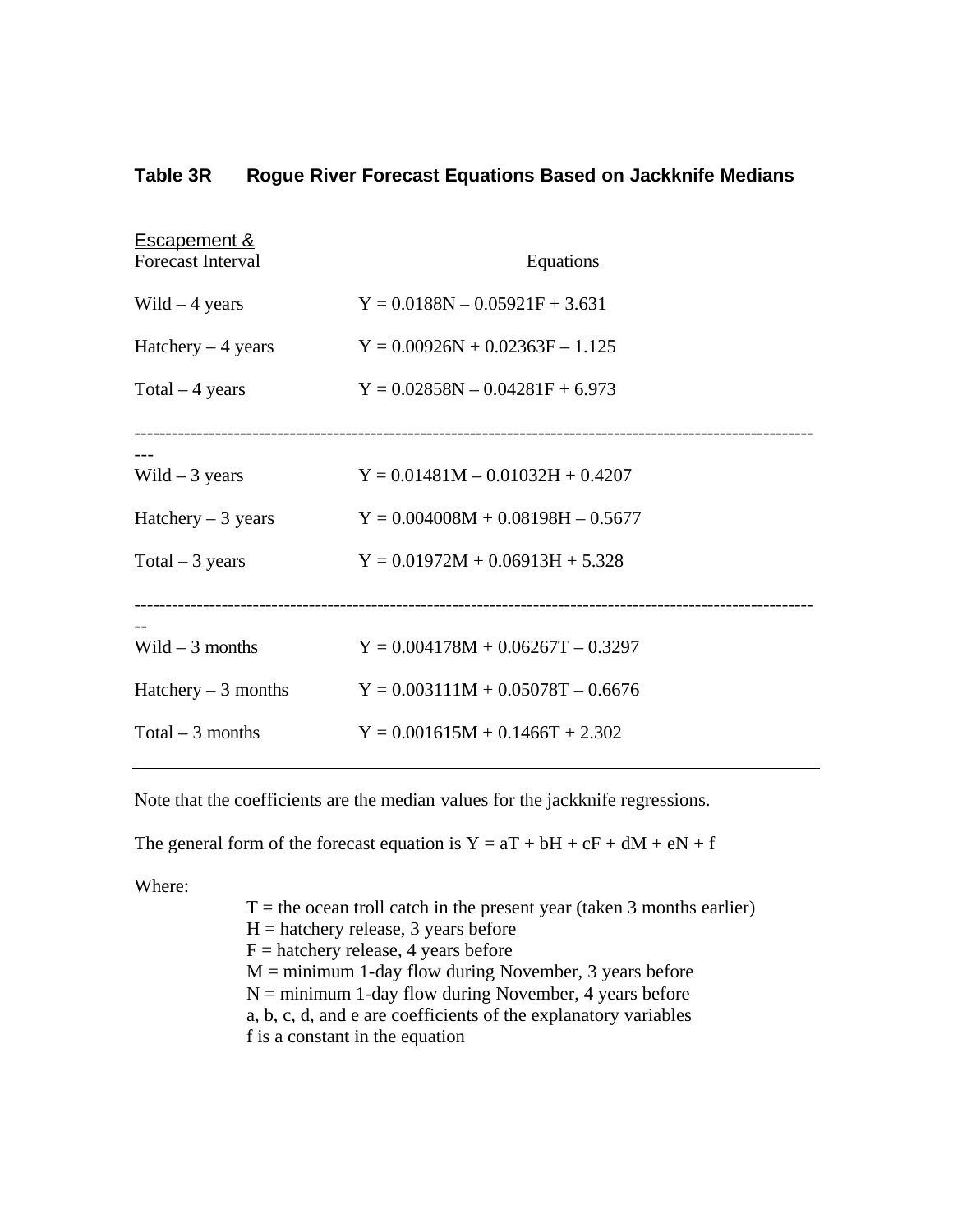| Table 3U | Umpqua River Forecast Equations Based on Jackknife Medians |  |  |  |
|----------|------------------------------------------------------------|--|--|--|
|          |                                                            |  |  |  |

| <b>Escapement &amp;</b><br><b>Forecast Interval</b> | <b>Equations</b>                      |
|-----------------------------------------------------|---------------------------------------|
| Wild $-4$ years                                     | $Y = 0.00198N - 0.01007F - 0.3885$    |
| Hatchery $-4$ years                                 | $Y = 0.0004582N + 0.008218F - 0.2011$ |
| Total $-4$ years                                    | $Y = 0.002231N + 0.01907F + 0.762$    |
|                                                     |                                       |
| Wild $-3$ years                                     | $Y = 0.001638M + 0.01413H - 0.5483$   |
| Hatchery $-3$ years                                 | $Y = 0.001284M + 0.005653H - 0.2619$  |
| Total $-3$ years                                    | $Y = 0.00289M + 0.01989H - 0.5327$    |
|                                                     |                                       |
| Wild $-3$ months                                    | $Y = 0.0003988M + 0.01842T + 0.1375$  |
| Hatchery $-3$ months                                | $Y = 0.001404M + 0.005454T + 0.05024$ |
| Total $-3$ months                                   | $Y = 0.001522M + 0.02467T + 0.1453$   |

Note that the coefficients are the median values for the jackknife regressions.

The general form of the forecast equation is  $Y = aT + bH + cF + dM + eN + f$ 

-where: $T =$  the ocean troll catch in the present year (taken 3 months earlier)  $H =$  hatchery release, 3 years before  $F =$  hatchery release, 4 years before  $M =$  minimum 1-day flow during November, 3 years before  $N =$  minimum 1-day flow during November, 4 years before a, b, c, d, and e are coefficients of the explanatory variables f is a constant in the equation